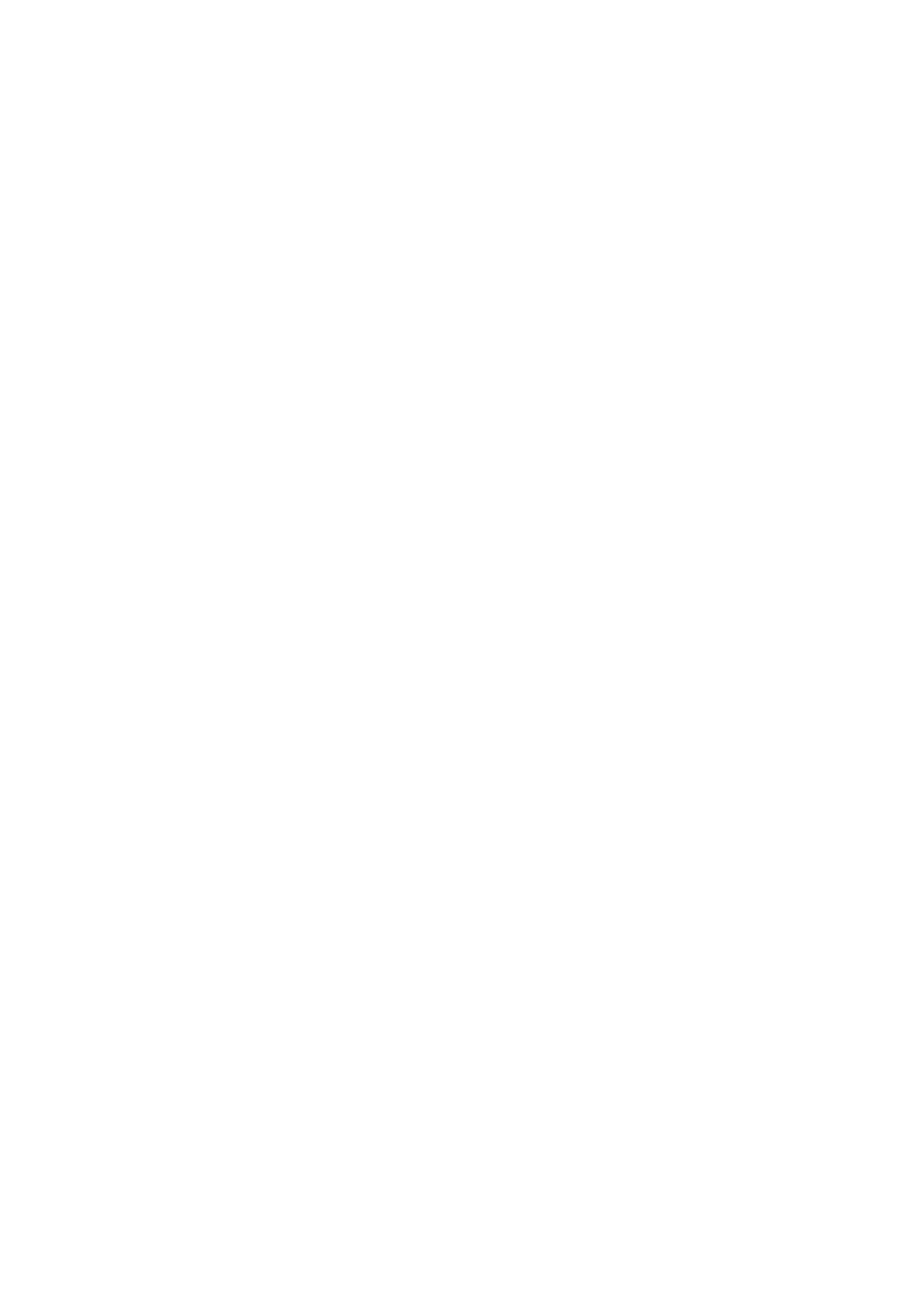تفکر و کودک، یژوهشگاه علوم انسانی و مطالعات فرهنگی دوفصلنامهٔ علمی (مقالهٔ علمی ــ پژوهشی)، سال دهم، شمارهٔ دوم، پاییز و زمستان ۱۳۹۸. ۲۱۱ –۲۳۷

# شناسایی و طبقهبندی انواع بازیهای مراکز پیش(دبستانی شهرستان ملاير

هانیه کلانتری دهقی\*

على نوريٌّ فرزانه عباسى \*\*\*

### چکیده

بازی یک ابزار آموزشی بسیار مهم برای پرورش ظرفیتهای ذهنـی، جســمانی، عــاطفی و اجتماعی کودکان به شمار می آید. کودکان از طریق بازی مبی تواننـد بــه شـکل خلاقانــه تــر بیندیشند و مهارتهای هیجانی -اجتماعی خود را بهبود بخشند. پژوهش حاضیر بیا هیدف شناسایی و طبقهبندی انواع بازیهای مورد استفاده توسط معلمان مراکز پیش(دبستان انجـام شد. دادههای پژوهش با استفاده از روش پیمایش و از طریق مصاحبهٔ ساختاریافته با تعــداد هفده معلم پیش دبستان شاغل به تدریس در مراکز شهرستان ملایـر گـردآوری شـد. بـرای تحلیل دادهها، با استفاده از روش تحلیـل مضــمونی ابتـدا پاسـخهـای شــرکتکننـدگان در مجموعهای از کدهای اولیه تعریف شدند. سپس، کدهای تعریفشده بر اساس تفاوتها و شباهتها از هم تفکیک شدند و در طبقههای مفهـومی بزرگتـری قـرار داده شــدند. نتــایج نشان داد که معلمان پیش دبستان شهرستان ملایر از تعداد بیست عنوان بــازی اســتفاده مــی-کنند و این عناوین متفاوت بازی را می توان در سه دستهٔ حرکتی/کنشــی، آفرینشی/ســاختنی و تماشاگری طبقهبندی نمود. همچنین نتایج گویای کاربرد گروهی یا موازی اغلـب بــازی-های مورد استفاده در آین مراکز بود.

\* اســتادیار گــروه علــوم تربیتــی، دانشــكدهٔ ادبیــات و علــوم انســانی، دانشــگاه ملایــر (نویســندهٔ مســئول)، h.kalantari@malayeru.ac.ir .haniyehkalantari@gmail.com

\*\* دانشیار گروه علوم تربیتی، دانشکدهٔ ادبیات و علوم انسانی، دانشگاه ملایر، alinooripo@gmail.com \*\*\* دانشجوی کارشناسی ارشد تاریخ و فلسفهٔ تعلیم و تربیت، دانشگاه ملایر، r.fabbasi1373@gmail.com تاريخ دريافت: ٠٨/٠٨/٠٨/٠٢، تاريخ يذيرش: ١٣٩٨/١١/١٨

Copyright © 2018, IHCS (Institute for Humanities and Cultural Studies). This is an Open Access article distributed under the terms of the Creative Commons Attribution 4.0 International, which permits others to download this work, share it with others and Adapt the material for any purpose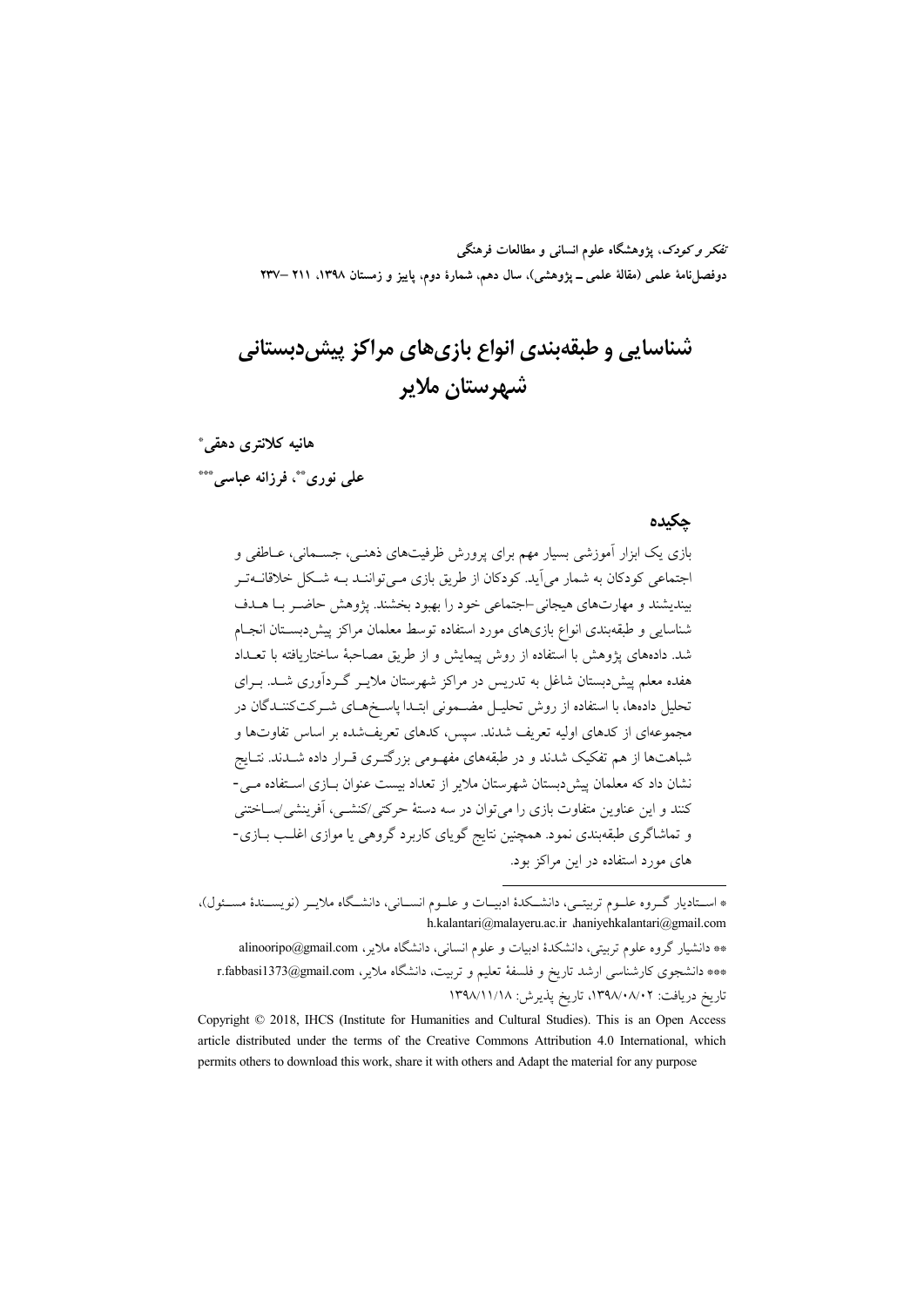٢١٢ تفكر وكودك، سال دهم، شمارة دوم، ياييز و زمستان ١٣٩٨

كليدواژهها: بازي، پيشدبستان، طبقهبندي بازيها

### ٠. مقدمه

بازی یک رفتار ذاتی و یکی از مهمترین عوامل و روش های رشــد و تکامــل پــادگیری اســت. بازی در زندگی کودکان نقش اساسی دارد و در واقع میتوان گفت قابلیتهای ذهنی، جسمي، اجتماعي و ويژگيهاي شخصيتي كودكان در طول بازي شكل مي گيـرد. كودكـان در حین بازی به تفکر و تجربه پرداخته و زمینهٔ سازگاری آنهـا بــا زنــدگی اجتمــاعی، قــوانین و مقررات فراهم می شود (عبدالملکی و آرمند، ۱۳۹۵). همچنین، گرایش های مختلف کودکـان نسبت به انواع مختلف بازی تحتتـأثیر عــواملی همچــون ســن ( McInnes & Elpidoforou, 401 :2018)، جنسيت (Anggård, 2011:6)، محيط خانوادگي و فرهنگــي (Ernst, 2018:31) بــه نوعی گویای شیوههای مختلف تفکر در آنهاست. بنا بر تعریف:

بازی فعالیت یا اشتغالی داوطلبانه است که در محدودههای ثابت زمـان و مکـان، مطـابق با قواعدی که آزادانه پذیرفته شده، اما مطلقاً الزامآور نیست، بــا هــدفی در خــود؛ انجــام شده و با احساس تنش، لذت و آگاهی از متفاوت بـودن آن بـا زنـدگی روزمـره همـراه .(Huizinga, 1955:13)

کودک بازی می کند تا رشد و پرورش پابد. فوایدی که از بازی نصـیب کـودک مـی شـود بسیار گسترده است، از جمله: ارتقای سـلامت روانـی (هیـوز، ١٣٨٤)، رشـد تفکـر، تخیـل، دقت، خلاقیت و ابداع (جعفری، کشتکار و جعفـری، ۱۳۹۳؛ پـولادیریشـهری، گلســتانه و گلستانه، ۱۳۹۲ و پارسامنش و صبحی قراملکـی، ۱۳۹۲) رشــد بهینــهٔ جســمانـی (احمدونــد، ۱۳۷۲)، يــرورش شــناخت و ذهـــز (حــاجي اســحاق، ۱۳۷۳ و Bergen, 2002)، يــرورش مهارتهای اجتماعی از طریـق ایجـاد دلبسـتگی ایمـن، ارتقـای شایسـتگی و بـه دنبـال آن مقبولیت اجتماعی، بالایردن جرأت ورود به گروههای اجتماعی، درک دیدگاههای دیگیران و نقش يذيري (هيوز، ١٣٨٤ و Bergen, 2002)، احترام به قــوانين و مقــررات (مهجــور، ١٣٩٧)؛ یرورش همدلی و همکاری و در نتیجه رشد عاطفی و اخلاقبی (حــاجی اســحاق، ۱۳۷۳)، و يبشرفت تحصيلي (بزداني يور و بزدخواستي، ١٣٩١؛ Bergen, 2002).

از اّنجا که بازی زمینههای رشـد همـه جانبـهٔ کـودک (بـدنی، ذهنـی، اجتمـاعی، عـاطفی، آموزشي، درماني، و اخلاقي) را فراهم مي آورد؛ بر نامههاي درسي بازي،محــور، بــويژه در دورهٔ پیش دبستان، می بایست مورد توجـه خـاص قـرار گیرنـد (مجیـب و دیگـران، ١٣٩٤ و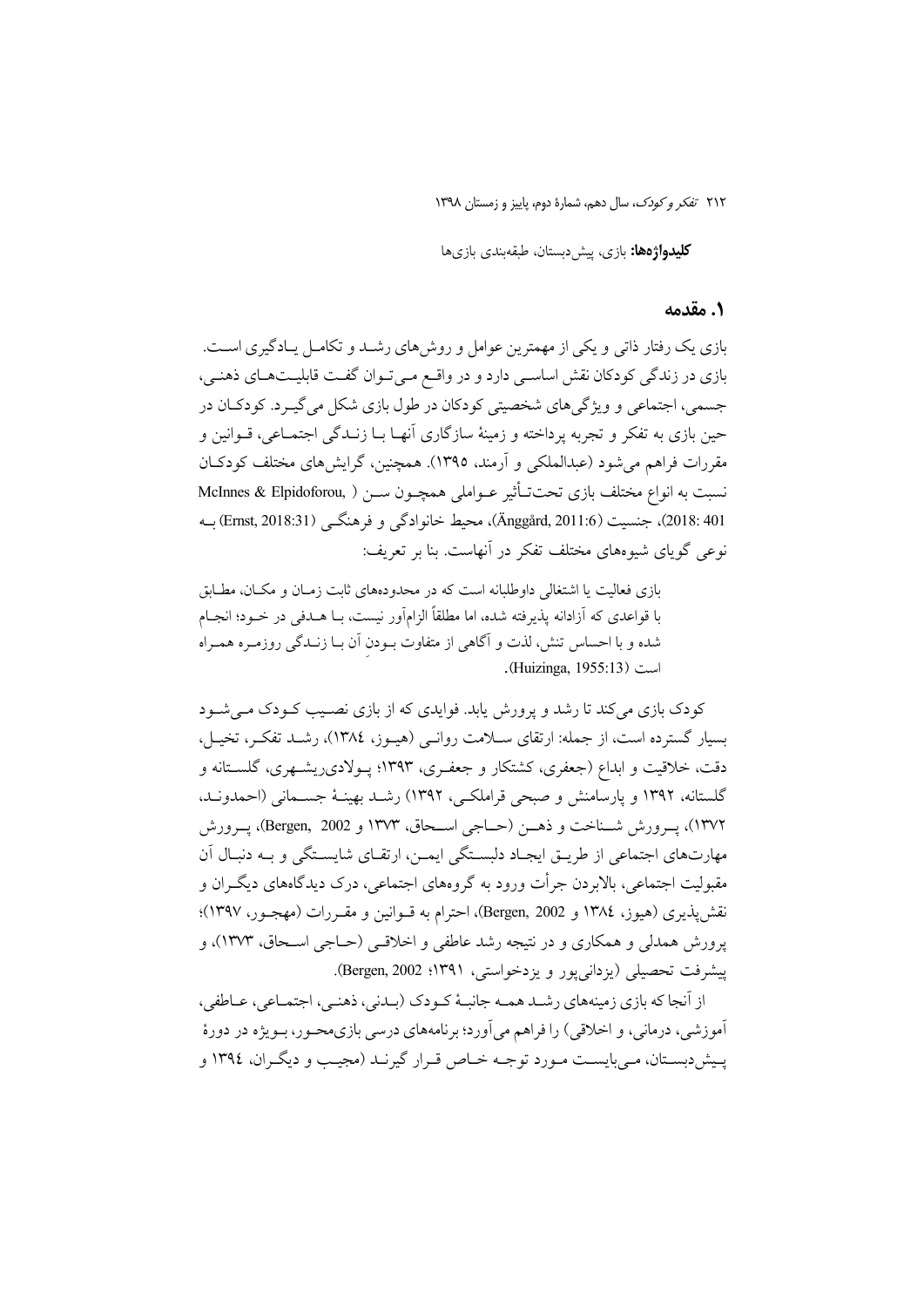Nicolopoulou, 2010). پیش دبستانی به مرکزی اطلاق می شود که «برای نگهـداری، مراقبـت و آموزش و پرورش قبل از دبستان کودکان از ۳ ماهگی تا پایان ۵ سـالگی تشـکیل و اداره مـی-شود» (زارع و قشونی، ۱۳۸۷: ۲۲۵). در جهت دستیابی به هدف پرورش همـهجانبـهٔ کـودک توجه به استفاده از انواع بازی در طبقات مختلف ضرورت میbیابد.

طبقهبندی بازیهای دورهٔ پیش دبستان تـاکنون بـر اسـاس معیارهـای متنـوعی توسـط متخصصان انجام گرفته است. گاه این طبقــهبنــديهــا معیارهــایی بســیار محــدود را در نظـر داشتهاند، مانند بازیهای آموزشی مورد استفاده در جریان پـادگیری (عبـدالملکی و دیگـران، ۱۳۹۷). در طبقهبندیهای جامع تر می توان مشاهده کرد که بازیها چطور با توجه به هــدف، نحوهٔ فعالیت در بازی، تعداد بازیکنان و روابط آنها طبقهبندی شــدهانــد. متخصصــانی چــون يياژه (Piaget, 1962; quated by Fink, 1976)، اليسون و گري (١٣٩٧)، اميک (Emick, 2007). يرز (Perez, 1987؛ به نقل از احمدوند، ١٣٧٢)، يـارتن (Parten, 1976؛ بــه نقــل از انگجــي و عسگری، ۱۳۸۵)، بـوهلر (1997 ,Buhler, 1935; quated by Frost, 1997)، شــاتو( ,Chateau, 1970 quated by Lonescu et, al., 2010) اشتترن (Stern, 1985)، كرا (Crowe, 1993)، امينسي و همکاران (۱۳۹۵)، عباسیولدی (۱۳۹۵)، آقاجانی و همکاران (۱۳۹۳) و مهجـور (۱۳۹۷) بـه کاربست چنین معیارهایی دیدگاهی مبسوطتری را در طبقهبندیهای خود از بازیها بوجـود می آورند. حتی با بررسی طبقهبندیهایی از این دست نیـز مـی تـوان دریافـت کـه بـه دلیـل استفاده از معیارهای متنوع برای طبقهبندی بازیها شاید هیچگاه نتـوان بــه یــک طبقــهبنــدی جامع از تمامی انواع بازیها دست یافت. پژوهشهایی که تاکنون در زمینهٔ بازیهـای پـیش-دبستانی انجام گرفتهاند نیز نتوانستهاند چنین طبقهبنـدی|ی را بدســت دهنـد و اصــولاً کمتــر بدین مسیر وارد شدهاند. پژوهشهای داخلی از آن جملهاند، به عنوان مثال؛ آقاجـانی، رشـید و مشفق (۱۳۹۱) پژوهشی با هدف بررسی تأثیر بازی (نوع بازی، زمان بـازی و نــوع اســباب-بازي) در رشد رواني كودكان (مهارتهاي اجتماعي و هوش) در مقطع مهـد كـودك دبسـتان-های استان تهران با روش توصیفی پیمایشی نشان دادند که رابطـهٔ معنـاداری میـان نـوع بـازی، اسباببازی و زمان بازی با رشد روانی کودک وجود دارد. نقدی، قاسمزاده و افروز (١٣٩٥) نیز در پژوهشی با عنوان «تأثیر استفاده از فعالیتها و بازیهای بدون ســاختار پــیش از ورود به کلاس درس بر توجه و سـازگاری دانـش|مـوزان اَهسـتهگـام» دریافتنـد فعالیـت¬هـا و بازی¬های بدون ساختار پیش از ورود به کلاس، روشی مناسب جهت کIهش مشکلات توجه و افزایش میزان سازگاری دانش ¬آموزان آهسته گام است.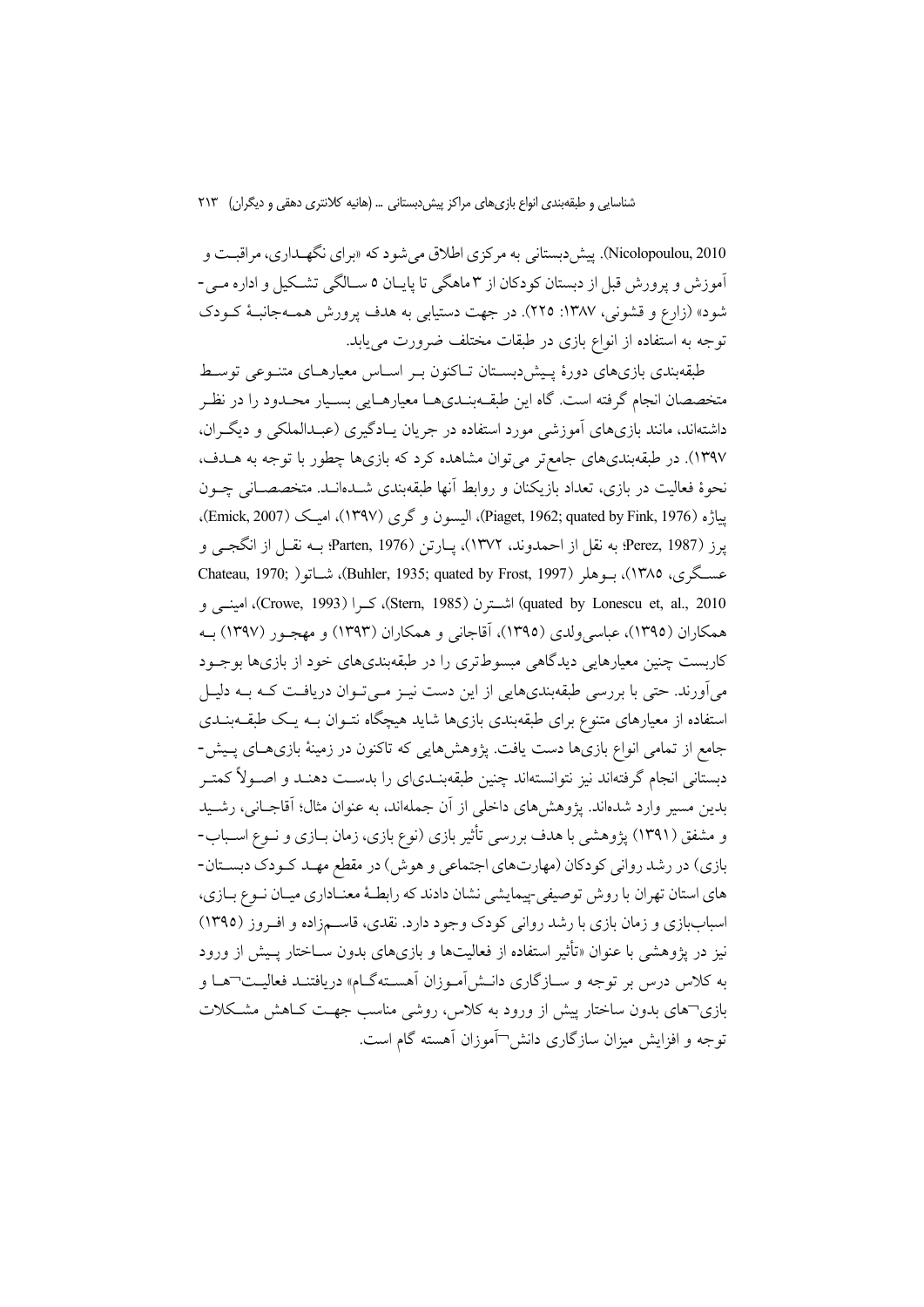در میان یژوهشهای خارجی، یافتههای یک یژوهش قدیمی با عنـوان «رفتـار تخیلــی در بازی آزاد در میان کودکان پیش دبستانی: رابطه با عوامل ســـن، جنســیت، فصــل و موقعیــت» نشان داد پسران و کودکان بزرگتر نسبت به دختران و کودکان کم سنتر بیشتر بـه بـازیهـای تخیلی باورپذیر و فعال در فضاهای بیرونی جذب میشوند، در حالی که دختـران مسـئولیت بیشتری در این بازیها برعهده می گیرند که لزوماً شبیه به مسئولیتهـای معمـول خانــهداری نیستند. علاقهٔ پسران به بازیهای تخیلی در فضاهای بیرونی نیز احتمالاً تحــتتأثیر اسـتفادهٔ بيشتر از بازي هاي تخيلي نسـبت بــه دختـران اســت (Sanders & Harper, 1976). همچنـين، یژوهشی با عنوان «نقش بازی در مهارتهای اجتماعی و هـوش کودکـان» نشـان داد بــازی، بازی درمانی و حتی نوع اسباببازی مهـارتهـای اجتمـاعی کودکـان را بهبـود مـیبخشـد (Aghajani hashtchin, 2011). در پژوهشی دیگر با هدف بررسی بازیهای کودکان (بر اساس مدل کارل گراس اَموزی) در زمینهٔ ارتقای سطح مهارتهای اجتماعی کودکـان پـیش(بسـتانی دریافتند کودکانی که از طریق بازیها به یادگیری پرداختند عملکرد بهتری نسـبت بــه گروهــی داشتند که از روش بازی برای پـادگیری اسـتفاده نکردنـد، یعنـی بـازی در تقویـت و بهبـود عملکرد در یادگیری مؤثر بوده است (Malekian & Baghbanbashi, 2013). در یژوهشی دیگ با عنوان «مهارت حرفهاي معلم به عنوان يک شرط براي ارتقاي کيفيت آموزش پـيشدبسـتاني» که با استفاده از پرسش نامه انجام شد، نتایج نشان داد معلمان جوان انواع بازیهای پرتحـرک و همچنین، بازیهای آموزشی را ترجیح میدهند در حالیکه معلمان باتجربه اغلب شرایط بـازی مستقل را تدارک می بینند و از ابتکارات کودکان حمایت می کنند ( Legankovaa & Nedvetskayab, 2016). تودر (Tudor, 2015) نيز در پژوهشي با هدف مطالعهٔ تأثير بــازيهــاي حرکتی در پرورش کودکان پیش دبستانی با روش مشاهده نشان داد بــازیهــای حرکتــی بــرای پرورش و رشد فکری و حرکتی کودکان پیشدبستانی ضروری است و بازیهای پرتحرک و یر جنب و جوش ابزار خاصی برای تربیت بدنی هستند. در پژوهشی دیگر با عنـوان «مداخلـه با مهارتهای بازی با توپ در میان کودکان پیش دبستانی: یک آزمایش کنترل شدهٔ تصـادفی» پژوهشگران دریافتند تدارک فعالیتهای حرکتی سطح بالا در اوایل کودکی رویکردی پایــدار نسبت به سلامت و بهداشت، و حرکت مثبت در مسیر مراقبت از سلامتی را نتیجه مـیدهـد (Veldman, Palmer, Okely, & Robinson, 2017). پژوهش دیگری در نتـایج خـود در مـورد نقاشی به عنوان یک روش رایج بازی، دریافت نقاشی از آنجا که امکان بروز خلاقیـت بــرای كودكان را فراهم مي كند براي آنها لذتبخش است (Schiller, 1995).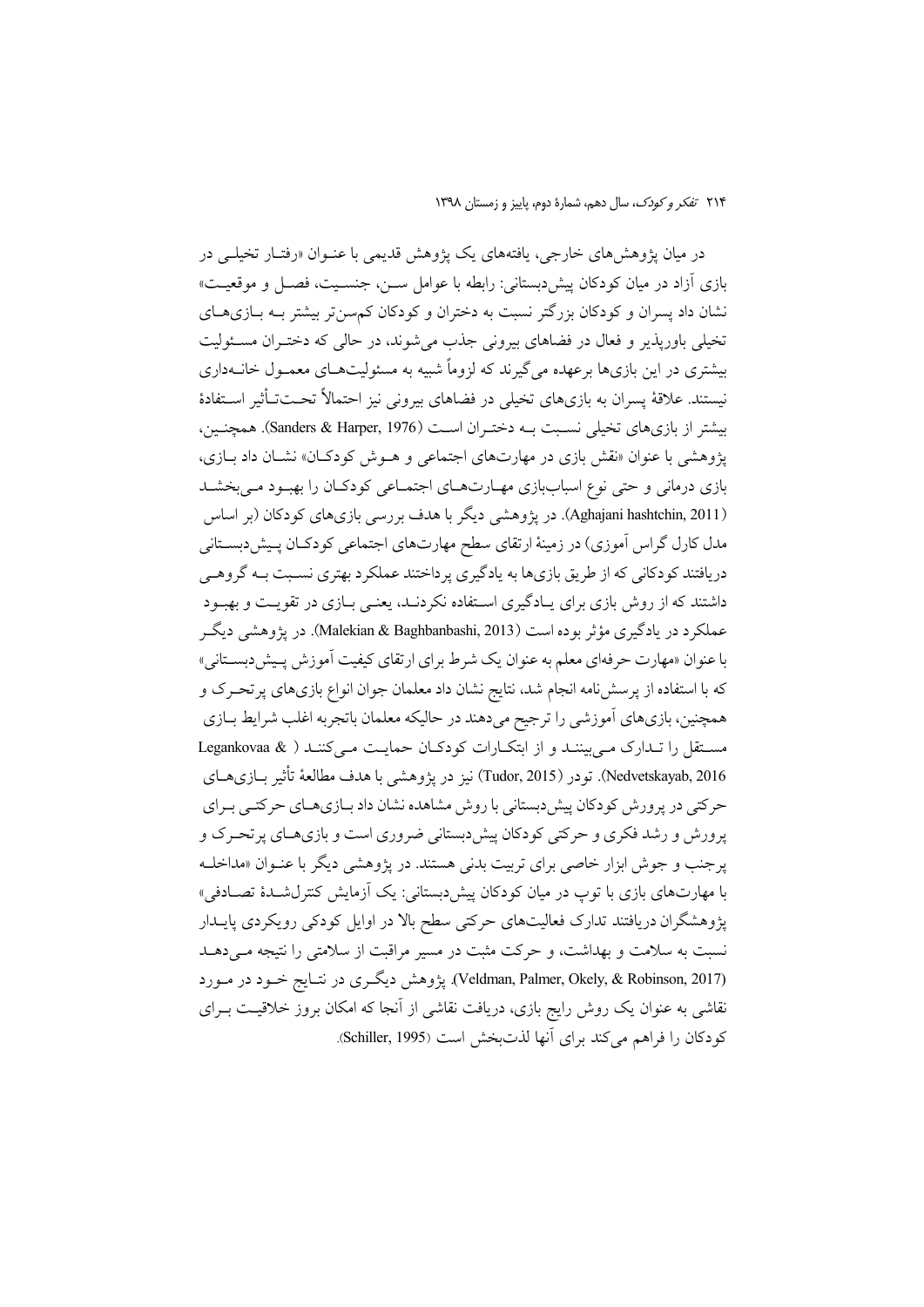بدین ترتیب، با نگاهی اجمالی به پژوهش های صورتگرفتـه در مـورد انـواع بــازی هــای دورهٔ پیش،دبستان، اَشکار می شود که هر یک نقش مؤثری در فرایند رشد جسمی و ذهنــی و خلاقیت کودک ایفا میکنند و متولیان آموزش و پرورش این مقطع با توجه به ایــن یافتــههــا میبایست به استفاده از انواع متنوع بازیها برای این گروه سـنی روی آورنـد. ایــن درحـالی است که مراکز پیش دبستان بویژه در کشورهای کمتر توسعهیافته با هدف کسب سود بیشتر، به نقش مهمی که هر یک از انواع بازیها می تواننـد در پـرورش اسـتعدادها و قابلیـتهـای کودک بازی کنند بیتوجه بوده و با جذب نیروی غیرمتخصص و ارزان و اجتنـاب از هزینــه کردن برای ابزار بازی، به اصطلاح برای خود خرج تراشی نمی کنند. این نگرانـی کـه اسـتفاده از بازیهای متنوع در مراکز پیش دبستانی رو به افول گذاشته است را میتوان در کشورهای مختلف مشاهده کرد (Olfman, 2003). پرسشی که در اینجا مطرح میشود ایـن اسـت کـه بـا توجه به نقش بسیار مهم بازی در رشد کودکان این ردهٔ سنی، در حال حاضر چه نـوع بــازی-هایی در مراکز پیش دبستان اجرا می شوند؟ آیا کودکان متناسب بـا نیازهـای رشــدی خــود از انواع بازیها در مراکز پیش،بستانی بهره میبرند؟ بر این اسـاس پــژوهش حاضــر بــه دنبـال پاسخ به پرسشهای زیر است:

۱. کدام بازیها در مراکز پیش دبستانی شهرستان ملایر اجرا می شود؟

۲. بازیهای مورد استفاده در مراکز پیشدبستانی شهرستان ملایر در کـدام طبقـات قـرار دار ند؟

۳. با مقایسهٔ طبقهبندی بدستآمده با نظرات متخصصان چه نکاتی در کاربرد بازیهمـا در مراکز پیش دبستانی شهرستان ملایر آشکار خواهد شد؟

### ۲. مبانی نظری

در بررسی منابع و اسناد موجود در مورد طبقهبندیهایی که متخصصان موضـوع از بـازیهـا داشتند، بر اساس دو معیار: ١. هدف و نوع فعالیتی که در بازی انجـام مـیشـود، و ٢. تعـداد بازیکنان و ارتباط میان آنها در حین بازی؛ یک جمع بنـدی از نظـرات انجـام شـد. در ایــن جمع بندی، با توجه به تعاریف ارائه شده از هر یک از انـواع بـازی، شـباهتهـای مفهـومی مورد توجه قرار گرفت. بر این اساس انواع بازیهـا از دیــد متخصصــان موضــوع بــر مبنــای هدف و نوع فعالیتی که در بازی انجام میشود عبارتنـد از: ۱)تمرینـی، نـامنظم، اکتشـافی؛ ۲)نمادین:۳)تخیلی؛ ٤)آموزشی و برنامهریزیشده؛ 0)خودانگیخته و دلخواهی؛ ٦) باقاعده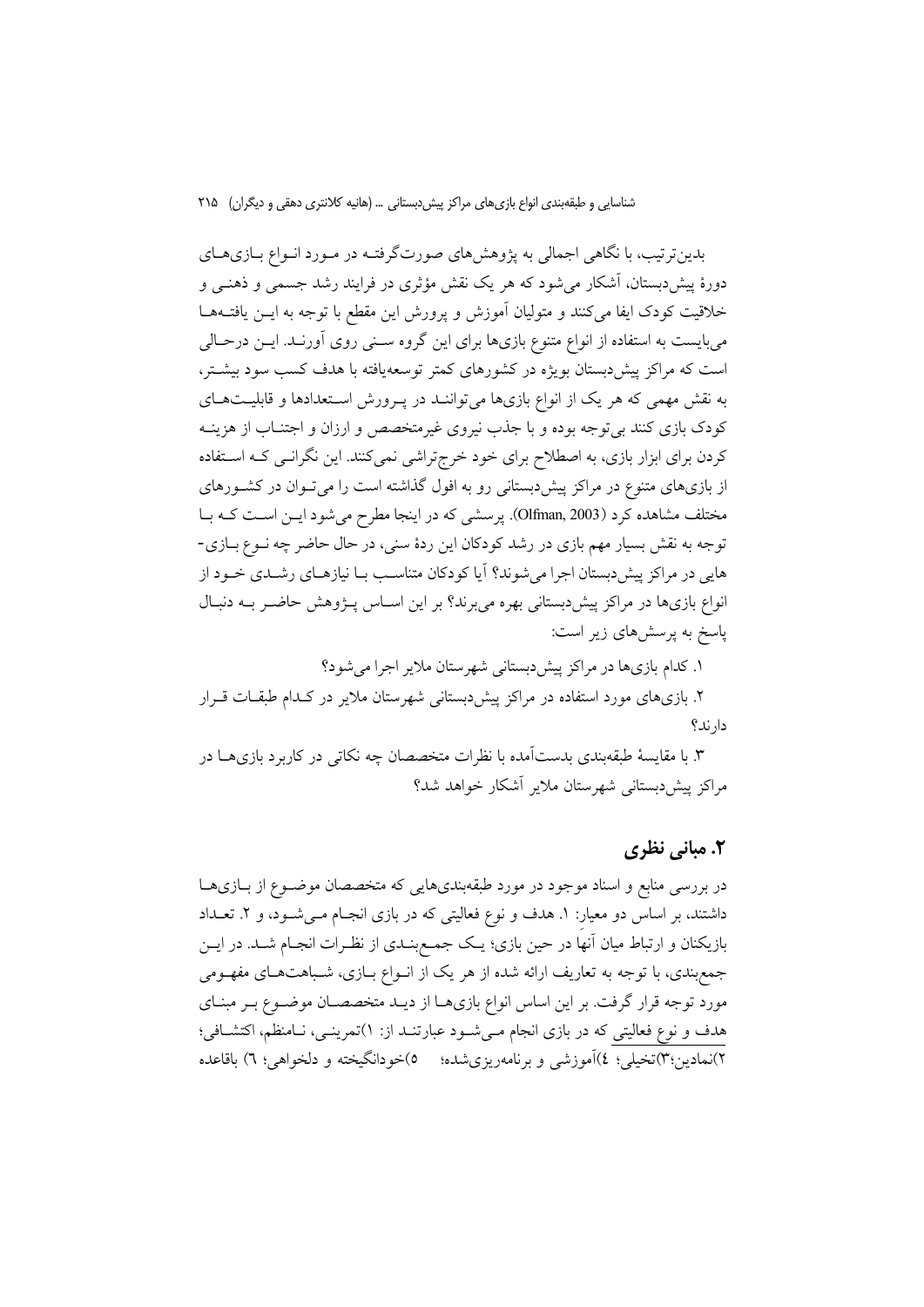و منظم؛ ٧) كنشي، جسمي، يرجنب و جوش؛ ٨) تماشاگري؛ ٩) درمـاني؛ ١٠) الكترونيكـي؛ ١١) نمايشي؛ ١٢) أفرينشي، ساختني، مهارتي؛ ١٣) تقليدي. همچنين، بازيهمـا بــا توجــه بــه تعداد بازیکنان و ارتباط میان آنها در طول بازی، در سه طبقه جمع بندی شدند که عبارتنـد از: ۱) انفرادی؛ ۲) موازی؛ ۳) گروهی، اجتماعی، چندنفره، دونفره، همکارانــه، مشــارکتی. نتیجــهٔ این جمعبندی در جدول شمارهٔ ۱ ارائه شده است.

همانطور که در جدول شمارهٔ ۱ مشاهده میشود، در بررسی بـازیهـایی کـه بـر مبنـای هدف و نوع فعالیت بازی طبقــهبنــدی شــدهانــد، بیشــترین فراوانــی (پــنج نفـر) در نظـرات متخصصان را در مورد بازیهای مناسب دورهٔ پیش دبستان مـی تـوان در بـازیهـای نمـادین Piaget, 1962; quated by Fink, 1976)؛ اليسون وكرى، ١٣٩٧؛ اميني و همكـاران، ١٣٩٥؛ آقاجانی و همکاران، ۱۳۹۳ و مهجور، ۱۳۹۷) و تقلیدی (الیسون و گری، ۱۳۹۷؛ Chateau, ۱۳۹۷ Crowe, 1993:1970; quated by Lonescu et, al., 2010؛ Crowe, 1993:1970؛ مهجور، ۱۳۹۷) مشاهده کرد. طبق نظر این متخصصـان بـازیهـای نمـادین مـیتواننـد در پـرورش مهارتهای زبانی، مهارتهای تفکر و تخیـل، سـلامت روان، رشـد و تقویـت فراینـدهای یادگیری مانند: مشاهده، تجربهآموزی، حل مسئله و رشد خلاقیت و مقابلـهٔ مــؤثر و کارآمــد با شرایط سخت زندگی اثر قابل توجهی به جا بگذارنـد. بـازیهـای تقلیـدی نیـز منجـر بـه یرورش مهارتهای اجتماعی کودکان خواهند شد.

پس از بازیهای نمادین و تقلیدی بیشترین فراوانی (چهار نفـر) مربـوط بـه بـازیهـای تخيلبي (Crowe, 1993؛ امينبي و همكـاران، ١٣٩٥؛ Buhler, 1935; quated by Frost, 1997؛ Buhler, 1935 مهجور، ۱۳۹۷)؛ باقاعده و منظم و برنامــهريــزيشــده ( Piaget, 1962, quated by Fink, 1976؛ امینے و همکــاران، ١٣٩٥؛ Emick, 2007 و Perez, 1987 بــه نقــل از احمدونــد، ١٣٧٢)؛ و كنشـي، جســمي، پــر جنــب و جــوش (Chateau, 1970; quated by Lonescu et, al., 2010): الیسون و گری، ۱۳۹۷؛ امینے و همکـاران، ۱۳۹۵؛ Buhler, 1935; quated by Frost, 1997) است.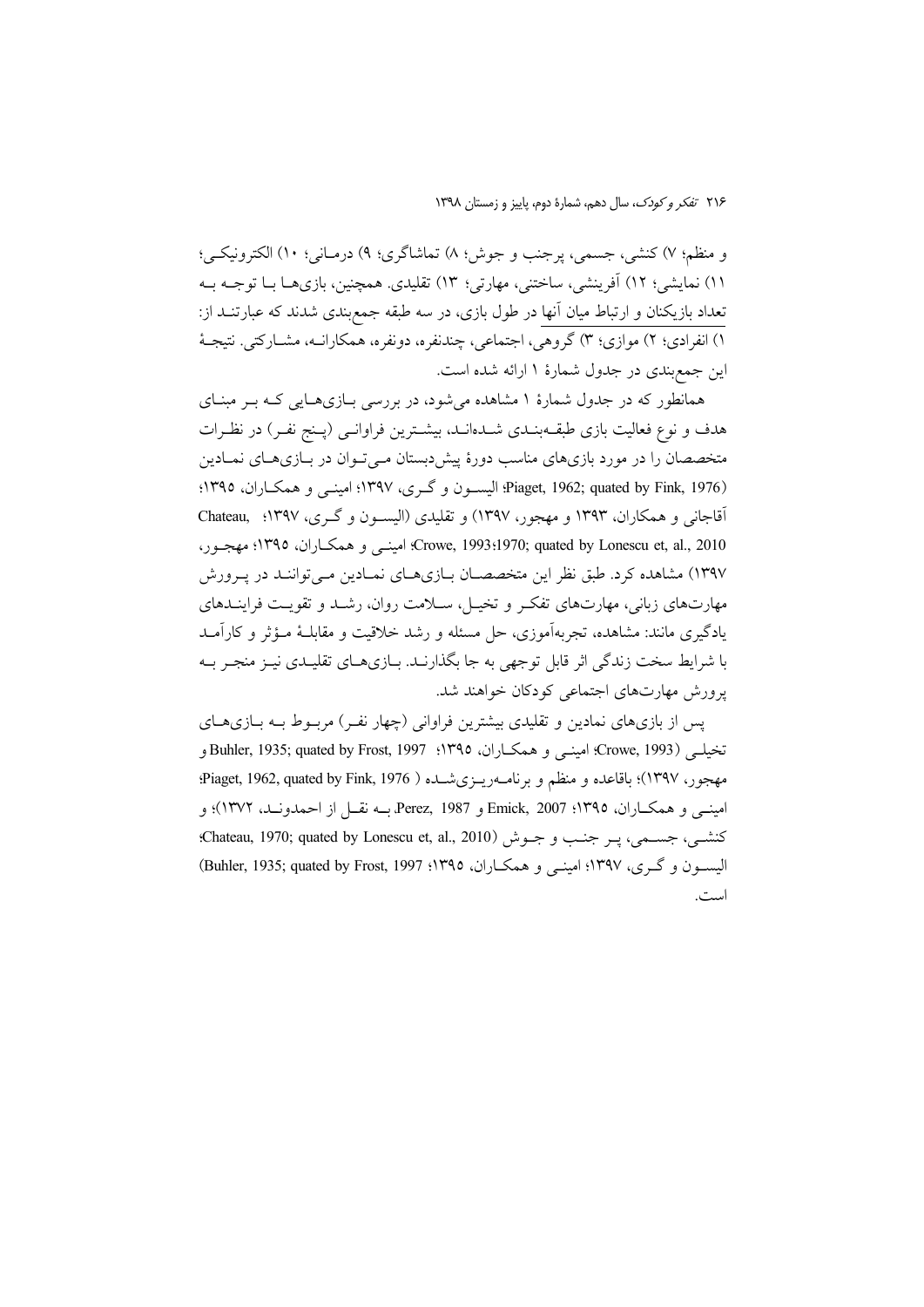# جدول ۱: جمع بندی از طبقه بندیهای مختلف بازیها بر اساس نظرات متخصصان

| فواید بازیها از نظر                                                                                                                                                                                      | لقران<br>(-<br>فواواني |              | متخصصان موضوع |     |      |           |       |            |                              |   |                |              |              |              |                                  |  |
|----------------------------------------------------------------------------------------------------------------------------------------------------------------------------------------------------------|------------------------|--------------|---------------|-----|------|-----------|-------|------------|------------------------------|---|----------------|--------------|--------------|--------------|----------------------------------|--|
| متخصصان                                                                                                                                                                                                  |                        | جنجه         | $\bar{h}$     | ره. | اشى: | بر.<br>پو | پارٽن | عباسى ولدى | امیک<br>میکا، ان<br>هیکا، ان |   | ميني و همكاران | ليسون و گری  | بوهلر        | ۽مي<br>آ     | انواع بازى                       |  |
| لذت بردن از حواس و<br>تقويت حواس پنجگانه<br>و کشف دنیای پیرامون                                                                                                                                          | ٣                      |              |               |     |      | ✓         |       |            |                              |   | ✓              |              |              | $\checkmark$ | تمريني، نامنظم،<br>اكتشافي       |  |
| پرورش مهارتهاي<br>زبانی، تفکر و تخیل.<br>سلامت روان،<br>رشد و تقويت فرايند<br>یادگیری مثل مشاهده،<br>تجربهأموزي،<br>حل مسئله و رشد<br>خلاقيت و به طبع آن،<br>مقابلهٔ مؤثر و کارآمد<br>با شرايط سخت زندگر | $\circ$                | ✓            |               |     |      |           |       |            | ✓                            |   | $\checkmark$   | $\checkmark$ |              | $\checkmark$ | نمادين                           |  |
| تمرين پايبندي به<br>قوانین و مقررات<br>اجتماعی،<br>مشارکت، همدلی، و<br>نوعدوستي                                                                                                                          | ٤                      |              |               |     |      |           |       |            |                              | ✓ | ✓              |              |              | $\checkmark$ | باقاعده، منظم و<br>برنامەريزىشدە |  |
| تقويت قواي جسمي،<br>تقويت حواس، تقويت<br>قواي ذهني و اجتماعي<br>کودک، تغییر و سازگار<br>نمودن رفتار، و اصلاح<br>مهارت                                                                                    | ٤                      |              |               | ✓   |      |           |       |            |                              |   | ✓              | $\checkmark$ | $\checkmark$ |              | كنشى، جسمى،<br>پرجنب و جوش       |  |
| پرورش خلاقیت و<br>ساختن زمینهای برای<br>تبديل كودكان<br>به هنرمندان،<br>نويسندگان، مخترعين<br>بزرگ أينده                                                                                                 | $\mathfrak{c}$         | $\checkmark$ | $\checkmark$  |     |      |           |       |            |                              |   | ✓              |              | ✓            |              | تخيلي                            |  |
| تقويت مهارتهاى<br>ذهني و تقويت                                                                                                                                                                           | ٣                      |              |               |     |      | ✓         |       |            |                              |   | $\checkmark$   |              | ✓            |              | أفرينشي، ساختني،<br>مهارتى       |  |

طبقهبندی بر مبنای نوع فعالیتی که در بازی رخ میدهد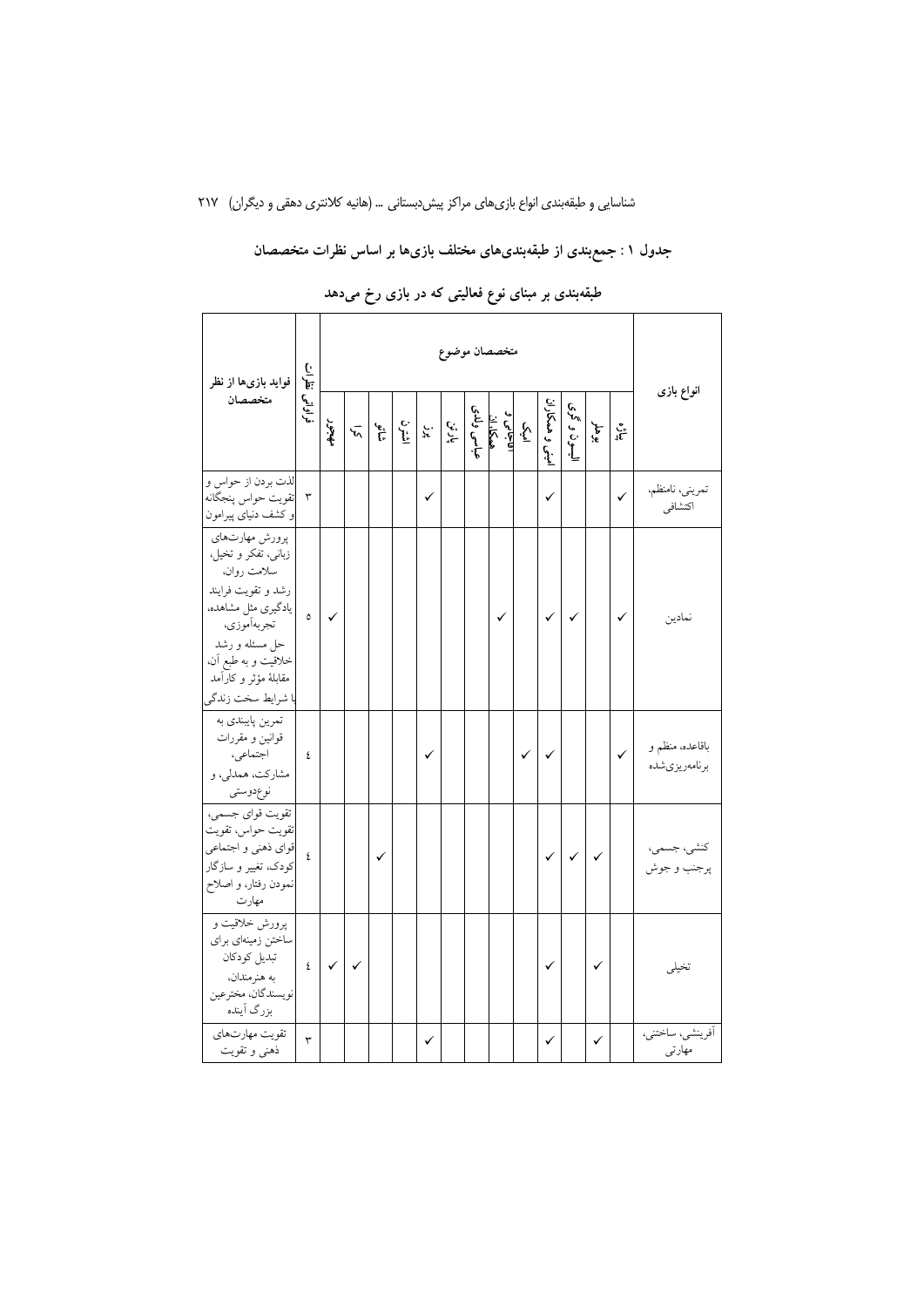| خلاقيت،                                                                                                                                                                                                    |              |              |              |              |              |                                                                                                                                                                                                                                  |              |              |   |   |              |   |  |                                                              |
|------------------------------------------------------------------------------------------------------------------------------------------------------------------------------------------------------------|--------------|--------------|--------------|--------------|--------------|----------------------------------------------------------------------------------------------------------------------------------------------------------------------------------------------------------------------------------|--------------|--------------|---|---|--------------|---|--|--------------------------------------------------------------|
| و گسترش و عمق<br>بخشيدن به شناخت                                                                                                                                                                           |              |              |              |              |              |                                                                                                                                                                                                                                  |              |              |   |   |              |   |  |                                                              |
| پرورش مهارتهاي<br>اجتماعي                                                                                                                                                                                  | $\circ$      | $\checkmark$ | $\checkmark$ | $\checkmark$ |              |                                                                                                                                                                                                                                  |              |              |   |   | $\checkmark$ | ✓ |  | تقليدى                                                       |
| تخليۀ رواني كودكان، و<br>خروج كودك از خود<br>محوري<br>و اَشکار شدن<br>شخصیت درونی او                                                                                                                       | $\mathbf{r}$ | ✓            |              |              |              |                                                                                                                                                                                                                                  |              |              |   |   | ✓            | ✓ |  | نمايشى                                                       |
| أموزش مفاهيم اوليهاي<br>مانند ادراک و فضا،                                                                                                                                                                 | ۲            | ✓            |              |              |              |                                                                                                                                                                                                                                  |              |              |   |   |              | ✓ |  | أموزشي                                                       |
| کشف و درمان<br>مشکلات ذهنی و<br>روحي كودك                                                                                                                                                                  | ١            |              |              |              |              |                                                                                                                                                                                                                                  |              |              | ✓ |   |              |   |  | درماني                                                       |
| زمینهسازی، ایجاد و<br>تشديد احساسات، تأثير<br>بر تعاملات بین فردی<br>(شیوهٔ استفاده از بازی-<br>ها، نوع بازی مورد<br>استفاده و مدت زمان<br>استفاده<br>بر تعيين فوايد يا<br>مضرات ناشی از بازی<br>مؤثر است) | $\lambda$    |              |              |              |              |                                                                                                                                                                                                                                  |              |              |   |   |              | ✓ |  | الكترونيكي                                                   |
| كسب دانش وتقويت<br>قواي تخيل                                                                                                                                                                               | $\lambda$    |              |              |              |              |                                                                                                                                                                                                                                  | ✓            |              |   |   |              |   |  | تماشاگري                                                     |
| پرورش خلاقیت و<br>تمایل به قاعدهمندی                                                                                                                                                                       | ۲            |              |              | ✓            |              |                                                                                                                                                                                                                                  |              |              |   | ✓ |              |   |  | خودانگيخته و<br>دلخواهي                                      |
|                                                                                                                                                                                                            |              |              |              |              |              | طبقهبندی بازیها بر مبنای تعداد بازیکنان و ارتباط میان آنها در حین بازی                                                                                                                                                           |              |              |   |   |              |   |  |                                                              |
| استحكام رابطه با<br>اعضای بدن خود و با<br>اشیاء و<br>شکل گیری و کامل<br>شدن توانمنديهاي<br>اوليهٔ کودک                                                                                                     | ٣            |              |              |              | $\checkmark$ |                                                                                                                                                                                                                                  | ✓            | $\checkmark$ |   |   |              |   |  | انفرادي                                                      |
| م    پرورش تعاملات عمیق<br>گروهي                                                                                                                                                                           |              |              |              |              |              |                                                                                                                                                                                                                                  | $\checkmark$ |              | ✓ |   |              |   |  | موازى                                                        |
| تمرين شيوهٔ همکاري و<br>تبادل با دیگران،<br>پاسخگويي در برابر<br>كمكهاى آنان،<br>بردباري به هنگام<br>مشکلات و فروتنی در                                                                                    | ٦            |              |              |              |              | $\left  \begin{matrix} \cdot \\ \cdot \\ \cdot \end{matrix} \right $ $\left  \begin{matrix} \cdot \\ \cdot \\ \cdot \\ \cdot \end{matrix} \right $ $\left  \begin{matrix} \cdot \\ \cdot \\ \cdot \\ \cdot \end{matrix} \right $ |              |              |   |   |              |   |  | اجتماعي، چند نفره،<br>دونفره،<br>گروهي، همكارانه،<br>مشاركتي |

۲۱۸ تف*کر و کودک*، سال دهم، شمارهٔ دوم، پاییز و زمستان ۱۳۹۸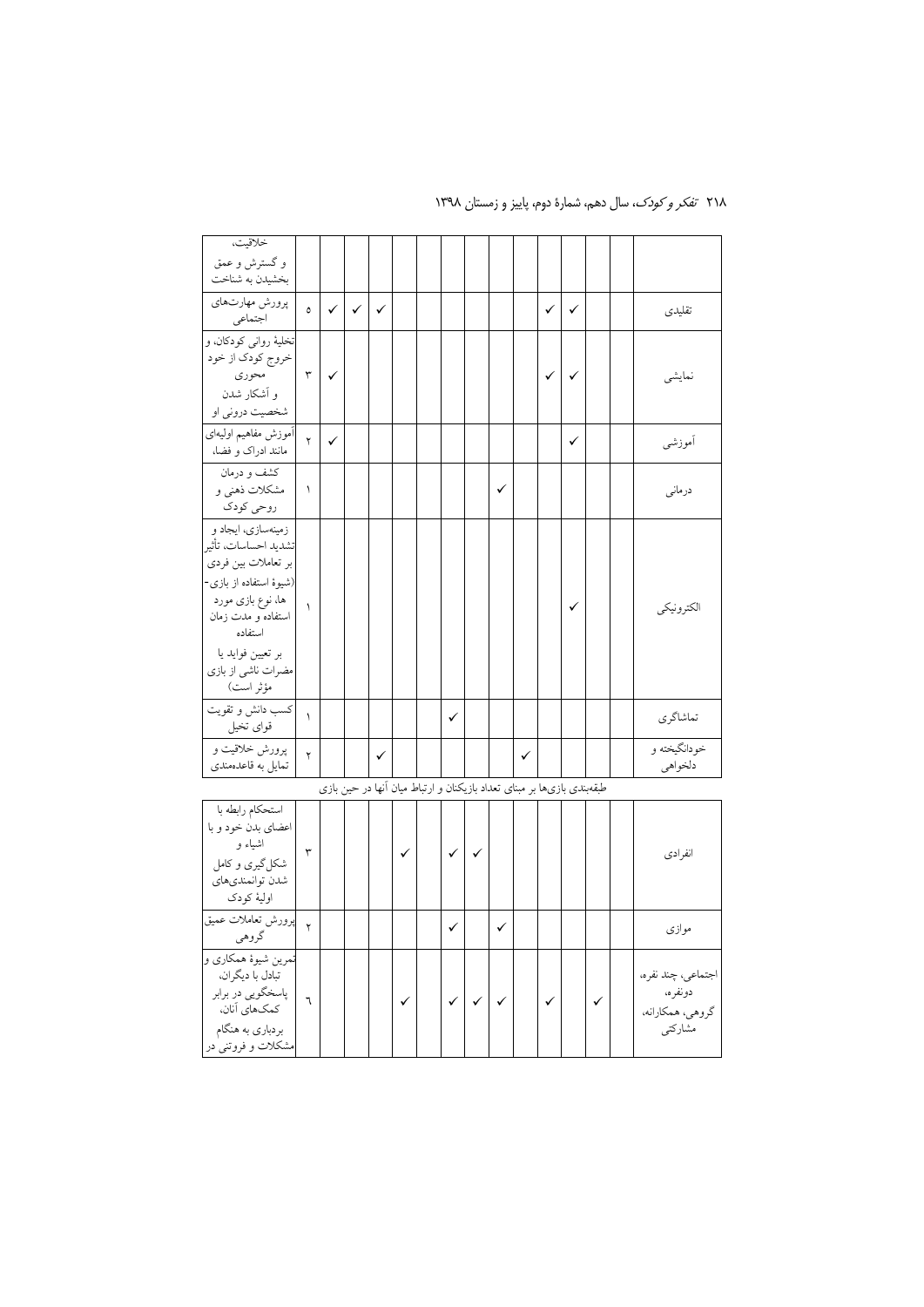شناسایی و طبقهبندی انواع بازیهای مراکز پیش دبستانی … (هانیه کلانتری دهقی و دیگران) ۲۱۹

| هنگام پيروزي،        |  |  |  |  |  |  |  |  |
|----------------------|--|--|--|--|--|--|--|--|
| ايجاد اعتماد به نفس، |  |  |  |  |  |  |  |  |
| افزايش حس نوع        |  |  |  |  |  |  |  |  |
| دوستي، برخورداري     |  |  |  |  |  |  |  |  |
| از ارتباطات گسترده و |  |  |  |  |  |  |  |  |
| دوستان بيشتر، تمرين  |  |  |  |  |  |  |  |  |
| رعایت نوبت و حقوق ً  |  |  |  |  |  |  |  |  |
| ديگران               |  |  |  |  |  |  |  |  |

از میان فواید بازیهای تخیلی می توان به این نکته اشارهٔ کرد کــه رشــد تخیــل در دوران کودکی از طریق بازی میتواند منجر به پرورش افرادی خلاق، نوآور و مبدع گردد. بازیهـای باقاعده، منظم و برنامهریزی شده نیز امکان تمرین در پایبندی به قوانین و مقـررات اجتمــاعی، مشارکت، همدلی، و نوعِدوستی را بوجود می آورند. همچنین، بازیهای کنشــی، جســمی، و پرجنب و جوش، که در تمامی آنها تحرک فیزیکی شکل اصلی فعالیت در بازی است، مـی-توانند به تقویت قوای جسمی و ذهنی، حـواس، تقویـت رشـد اجتمـاعی کـودک، تغییـر و سازگار نمودن رفتار، و اصلاح مهارت در آنها منجر شوند.

فراوانی بعدی (سه نفر ) مربوط به طبقهبندی بازیهای تمرینی، نامنظم، اکتشافی ( ,Piaget 1976 ,1976؛ 1962؛ امينــي و همكــاران، ١٣٩٥؛ Perez, 1987 بــه نقــل از احمدونــد، ١٣٧٢)؛ آفرینشی، ســاختنی، مهــارتی (امینــی و همکــاران، ١٣٩٥؛ Buhler, 1935, quated by Perez, 1987 Frost, 1997، به نقل از احمدوند، ١٣٧٢) و نمايشبي (اليسون و گري، ١٣٩٧؛ امینی و همکاران، ۱۳۹۵؛ و مهجـور، ۱۳۹۷) اسـت. از فوایـد بـازیهـای تمرینـی، نـامنظم، اکتشافی که همگی شامل فعالیتی لذتبخش همراه با تکرار و مهارتهای بـدنی هسـتند کـه اغلب در سنین زیر ۲ سال انجام می گیرند، می تـوان بــه لــذت بــردن از حــواس و تقویــت حواس پنجگانه و ایجاد فرصت برای کشف دنیای پیرامون اشاره کرد. همچنـین، بـازیهـای آفرينشي، ساختني، و مهارتي، كه در تمامي آنها هماهنگي حركـات دقيـق، درك شــناختي، و ساخت و ساز چیزهایی که در ذهن کودک است بروز میکند، مـی توانسـد منجـر بــه تقویــت مهارتهای ذهنی و خلاقیت کودک شوند. از فواید بازیهای نمایشی نیز می توان بــه تخلیــهٔ روانی کودکان، توجه بیشتر کودک بــه بیــرون از خــود بــا فاصــله گــرفتن از خودمحــوری و آشکار نمودن شخصیت درونی خود اشاره کرد.

بازي هاي خودانگيخته و دلخــواهي (Chateau, 1970; quated by Lonescu et, al., 2010) و Emick, 2007) و بازي هاي آموزشي (البسون و گري، ۱۳۹۷ و مهجـور، ۱۳۹۷) دسـتۀ بعــدي بازیها از جهت فراوانی نظرات متخصصان (دو نفس) سودهانید. از میبان فوایید پیازیههای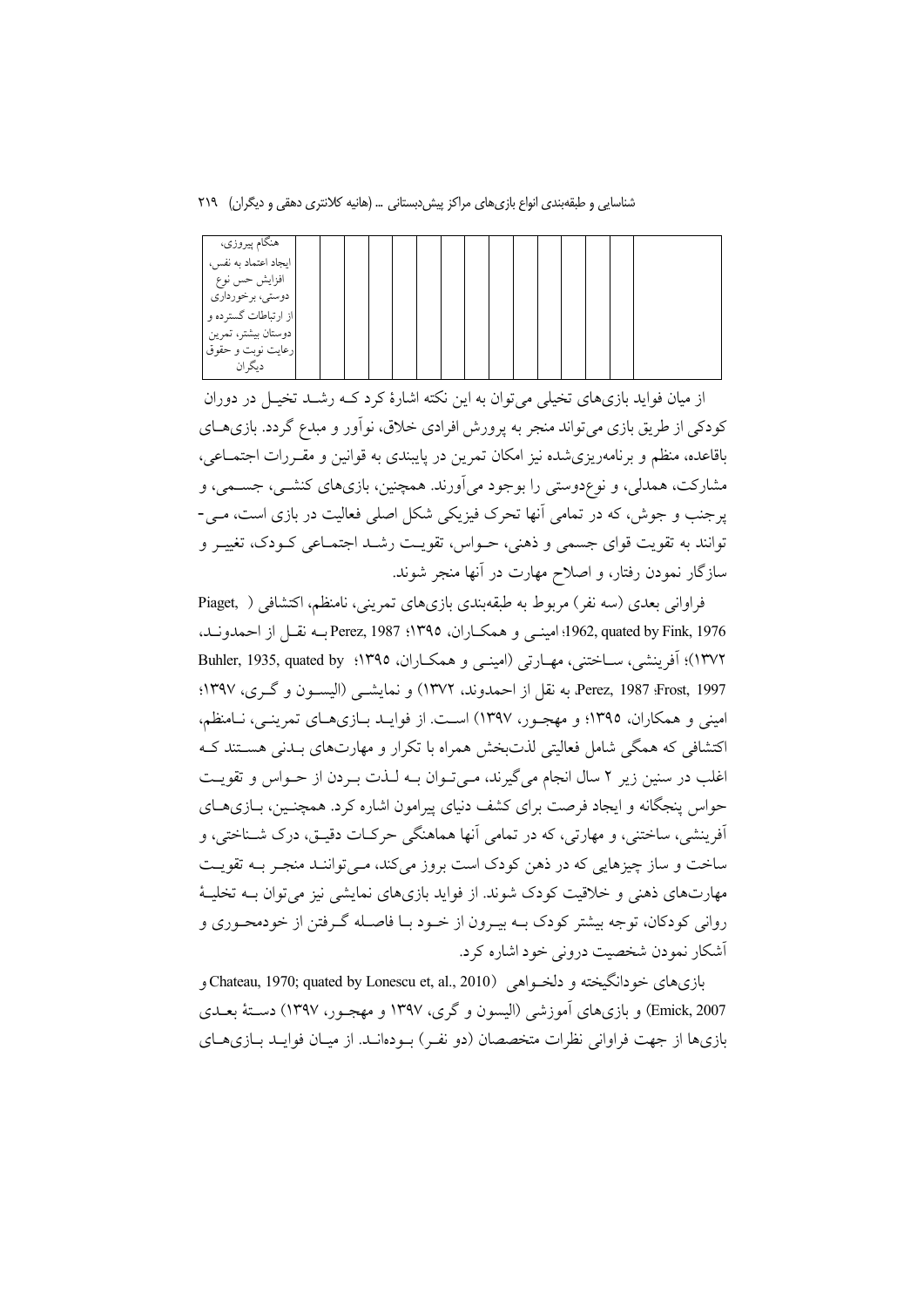خودانگیخته و دلخواهی، که در آن تصمیمگیری در مورد قواعد، فراینـد و اجـرای بـازی بـه اختیار کودک انجام می شود، می توان به پرورش خلاقیت و تمایل به قاعدهمندی اشباره کرد. بازیهای آموزشی نیز میتوانند برای کمک به برقراری ارتباط آموزشــی در جهـت آمــوزش مفاهیم اولیهای مانند ادراک و فضا، مؤثر واقع شوند.

از میان متخصصان یک نفر به بازیهای الکترونیکی (الیسون و گری، ۱۳۹۷)، یک نفر بـه بازیهای تماشاگری (Parten, 1976 به نقل از انگجی و عسگری، ۱۳۸۵) و یک نفـر نیـز بـه بازی درمانی (آقاجانی و همکاران، ۱۳۹۳) اشاره کرده است. از فواید بازیهـای الکترونیکـی می توان به زمینهسازی، ایجاد و تشدید احساسات و تأثیر بر تعاملات بینفردی اشـاره کـرد. لازم به ذکر است که در مورد بازیهای الکترونیکی شیوهٔ استفاده از بازیها، نوع بازی مـورد استفاده و مدت زمان استفاده، بر تعیین فواید یا مضرات ناشی از بازی مـؤثر اسـت. از فوایـد بازیهای تماشاگری نیز می توان به کسب دانش و تقویت قوای تخیل اشاره کرد. بـازیهـای درمانی نیز میتوانند در کشف و درمان مشکلات ذهنی و روحی کودک مفید واقع شوند.

همچنین، تعدادی از متخصصان Parten, 1976 بــه نقــل از انگجــی و عســگری، ۱۳۸۵؛ Stern, 1985 :Buhler, 1935; quated by Frost, 1997؛ امینے و همکاران، ١٣٩٥؛ عباسے ولدي، ١٣٩٥؛ آقاجاني و همكاران، ١٣٩٣) بازيها را با توجه به تعداد بازيكنان درگيـر در آن و ارتباط میان آنها در حین بازی طبقهبندی کردهاند. در پژوهش حاضر این طبقهبنـدیهــا در سه دستهٔ انفرادي Parten, 1976 به نقل از انگجے و عسـگری، ۱۳۸۵؛ Stern, 1985، عباســي ولـدي، ١٣٩٥)، مـوازي (Parten, 1976 بـه نقــل از انگجــي و عســگري، ١٣٨٥؛ آقاجــاني و همکاران، ۱۳۹۳) و گروهی (چندنفره، دونفره، اجتمـاعی، همکارانـه، مشـارکتی) ( Parten, 1976، به نقبل از انگجبی و عسگری، ۱۳۸۵؛ Stern, :Buhler, 1935; quated by Frost, 1997 1985؛ امینی و همکاران. ۱۳۹۵؛ عباسی ولدی، ۱۳۹۵؛ آقاجانی و همکــاران. ۱۳۹۳) خلاصــه شدهاند. از فواید بازیهای انفرادی می توان به استحکام رابطه با اعضای بدن خود و با اشـیاء، و شکل گیری و کامل شدن توانمندیهای اولیهٔ کودک اشاره کرد. همچنین، بازیهای مـوازی می توانند بر پرورش تعاملات عمیق بین فردی تأثیر بگذارنــد و نهایتــاً، بــازی۵ــای گروهــی (دونفره، چندنفره، اجتماعی، همکارانه، مشارکتی) که در کیل، بیشترین فراوانبی در نظیرات متخصصان را به خود اختصاص دادهاند، به رشد و توسعهٔ توانمندیهـای اجتمـاعی، تمـرین شیوهٔ همکاری، تبادل با دیگران، پاسخگویی در برابر کمـکـهـای آنــان، بردبــاری بــه هنگــام مشکلات و فروتنی در هنگام پیروزی، حس مشارکتیذیری بـالا، ایجـاد اعتمــاد بــه نفــس،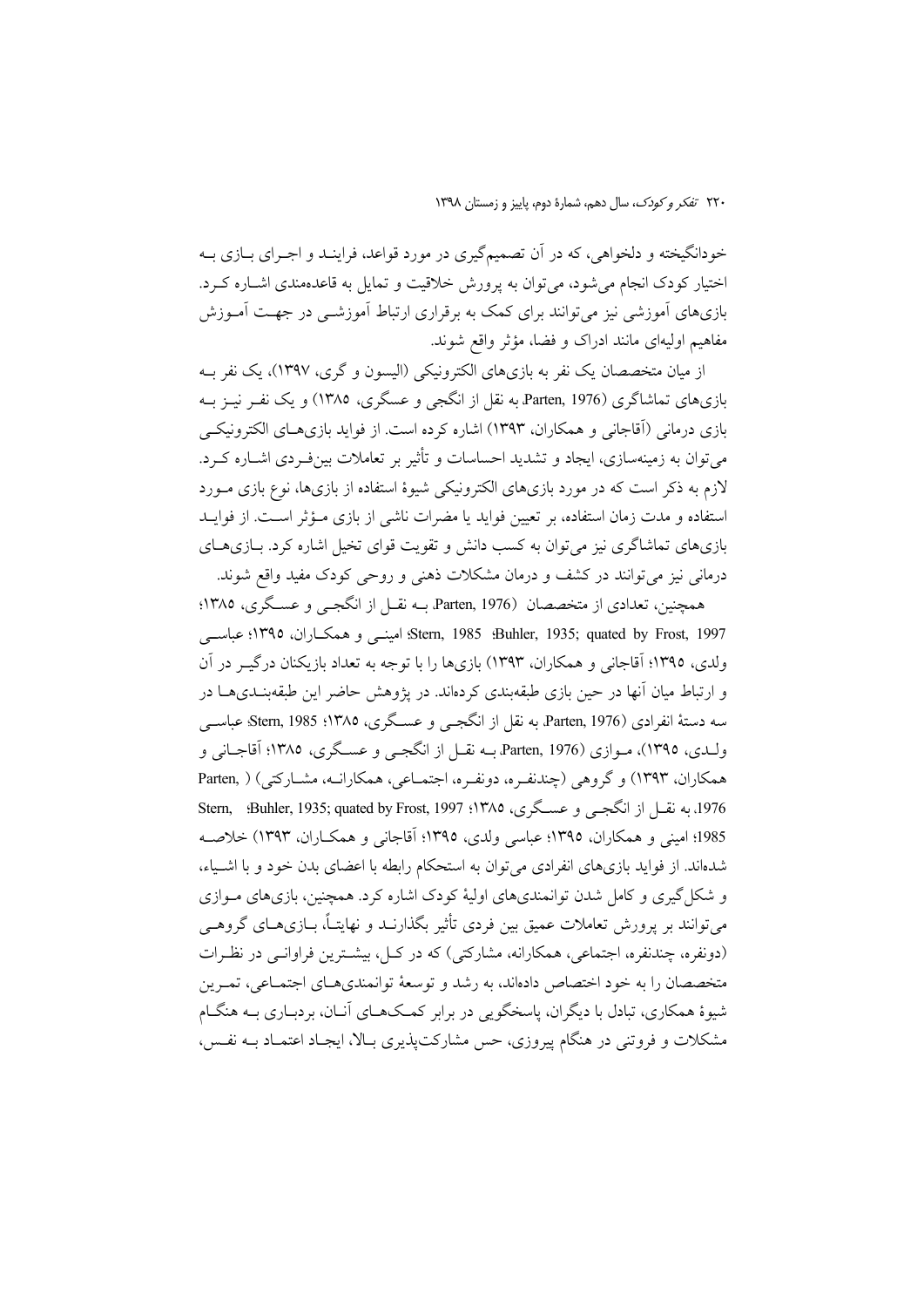افزایش حس نوع دوستی، برخورداری از ارتباطـات گسـترده و دوسـتان بیشـتر، و تمـرین رعایت نوبت و حقوق دیگران کمک میکنند. یژوهشگران در یژوهش حاضر تلاش نمـوده-اند جمع بندی تهیه شده از طبقهبندیهای موجود از بازیهـای آموزشــی را بــه عنــوان یـک نمونهٔ نسبتاً جامع با نتایج بدستآمده از پـژوهش حاضـر مقایســه نمـوده و در ایــن مقایســه نكات قابل توجه را استخراج نمايند.

# 3. روش شناسي پژوهش

در یژوهش حاضر با روش پیمایش انواع بازیهای موجود در مراکز پیش دبستانی شهرســتان ملاير با كمك مصاحبهٔ ساختاريافته و تحليل مضمون شناسايي و سيس طبقهبندي شدند.

جامعهٔ پژوهش حاضر را معلمان تمامی مراکز پیشدبستانی شهرستان ملایـر (٢٥ نفـر) تشکیل میدادند که تجربهٔ کاری یک سال و بیشتر، و مدرک کارشناسی علومتربیتـی داشـتند. نمونهها به روش سرشماری، تمامی جامعه را در بر گرفت کـه نهایتـاً بـا انصـراف و افـت ۸ نفر، ۱۷ معلم تا پایان یژوهش به همکاری ادامه دادند. همچنین، این مربیــان همگــی کمتــر از ۳۵ سال سن داشتند و بیشترین سابقهٔ کاری مربوط به یکی از مربیـان (۸ سـال) بـود و بـاقی مربيان نهايتاً ٤ سال سابقهٔ كارى (اغلب بصورت قراردادي) داشتند.

ابزار پژوهش مصاحبهای ساختاریافته بود که در آن پرسشهایی حول محـور بــازیهــای مورد استفاده در مرکز پیشدبستانی مربوطه طرح شده و پاسـخهـا ثبـت شــدند. نمونــهای از پرسشهای مطرح شده در جهت اهداف پژوهش حاضر عبارت بودند از: چه بازیهـایی در سرفصل دورهٔ پیش دبستانی وجود دارند؟؛ امکان اجرای چه بازیهایی در مرکز شـما وجـود دارد؟؛ بچهها برای انجام کدام بازیها اشتیاق بیشتری از خود نشان میدهند؟؛ بچههـا بیشـتر از اجرای کدام نوع بازیها خستگی و بیحوصلهگی نشان میدهنـد؟؛ اجـرای بـازیهـا بـه اختيار معلم است يا بچهها؟؛ نحوهٔ اجـرا معمـولاً گروهـي اسـت يـا انفـرادي؟ مصـاحبه بـه صورت ساختاریافته برای هر مشارکتکننده به مدت۲۰–۳۰ دقیقه اجرا شد. ٔ

ابتدا پژوهشگران، به همراه پرسشگر، اطلاعات فایل صوتی را با استفاده از روش تحلیـل مضمون در مجموعهای از کدهای اولیه تعریف کردند. سیس، کدهای تعریفشده بر اسـاس تفاوتها و شباهتها از هم تفکیک شدند و در طبقههای مفهومی بزرگتری قرار داده شــدند. سپس، با شمارش کدهای مشابه فراوانی پاسخها در هر طبقــه بدســت آمــد. در طــی فراینــد تحلیل مضمون تلاش شد زبان واقعی مشارکتکنندگان به زبان علمی تبـدیل شـده و تقلیـل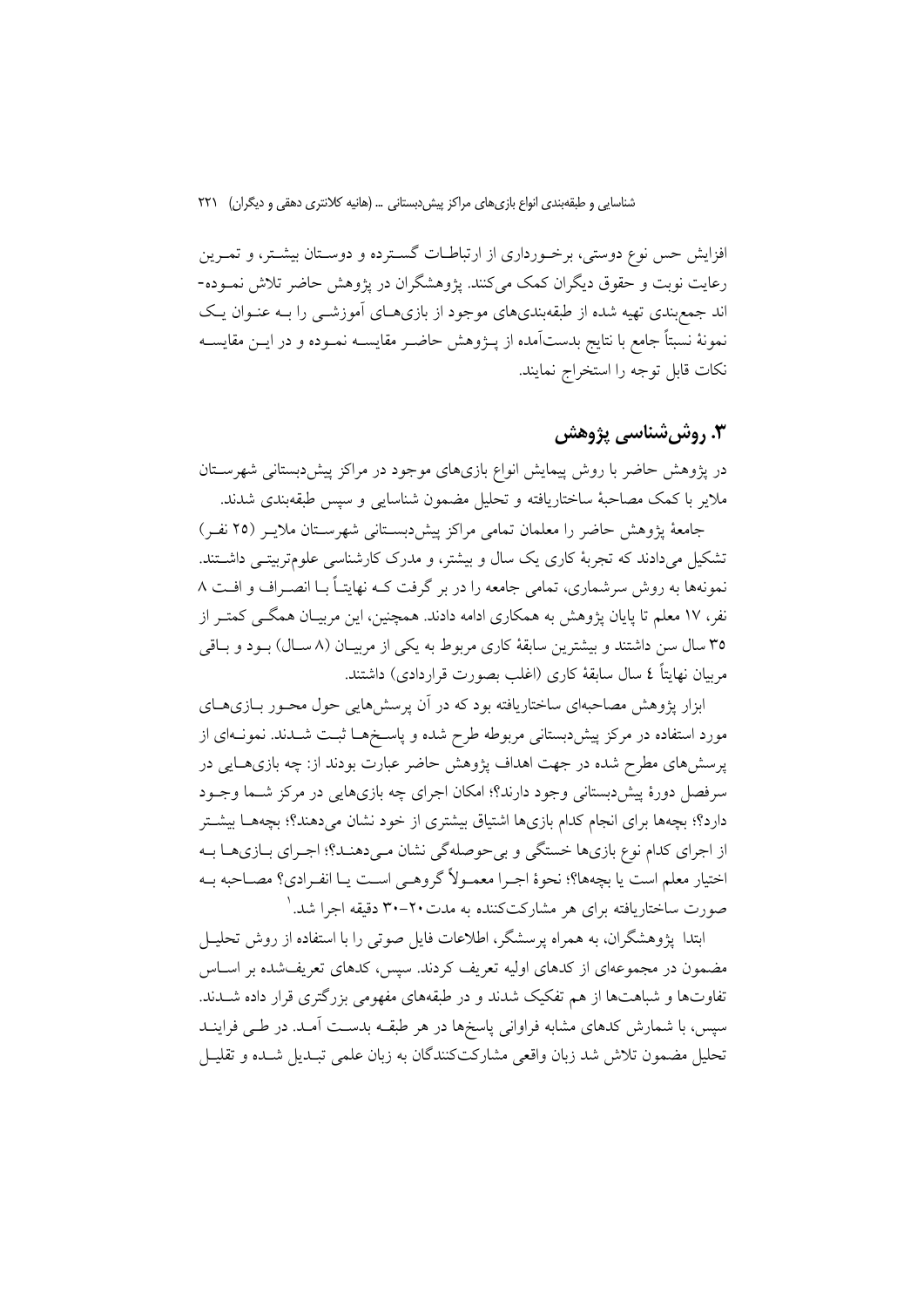٢٢٢ تفكر وكودك، سال دهم، شمارة دوم، ياييز و زمستان ١٣٩٨

يافتهها با حذف موارد تكراري و زائد صورت يـذيرد. همچنـين، يـس از ثبـت مصـاحبههـا، اعتبار موضوعی دادههای پژوهش با کمک روش بازبینی اعضاء بررسی و نتایج نشـاندهنــدهٔ مقبولیت یافتهها بود. نتایج این مطالعه یک طبقهبندی از بازیهایی که در مراکز پیش دبستانی شهرستان ملایر مورد استفاده قرار می گیرند را بدست داد.

### ٤. يافتەھا

در پاسخ به پرسش اول پژوهش، برای شناسایی بازیهـای مـورد اسـتفاده در مراکــز پــیش-دبستانی شهرستان ملایر؛ با توجه به محتوای مصاحبهها، بازیهـا و فراوانـبی اشـاره بــه آنهـا توسط معلمان به شرح جدول شمارهٔ ۲ شمارش شدند.

| فراوانى<br>نظرات | بازیهای شناسایی<br>شده | رديف   | فراوانى<br>نظرات | بازیهای شناسایی<br>شده | رديف | فراواني<br>نظرات | بازیهای شناسایی<br>شده | ر ديف  |
|------------------|------------------------|--------|------------------|------------------------|------|------------------|------------------------|--------|
|                  | دُم با روبان           | ١٥     |                  | گرگم به هوا            | ٨    | ٥                | توپ بازي (فوتبال)      |        |
|                  | شكلسازي                | ١٦     |                  | طنابكشي                | ٩    | ٦                | دويدن                  |        |
|                  | خميربازي               | $\vee$ |                  | کوه یخ شو              | ۱۰   |                  | ير يدن                 | ٣      |
|                  | كاشت گياهان            | ۱۸     | ٥                | خرگوش بيلانه           | ۱۱   | ٥                | حركات چرخشى            |        |
|                  | نقاشى                  | ۱۹     |                  | دزد و پلیس             | ۱۲   | ٥                | لى لى كردن             | ٥      |
|                  | قصەگويى توسط<br>معلم   | ۲.     |                  | اجراي نقش              | ۱۳   |                  | مچالەكردن كاغذ         |        |
| ٥٣               | ۲۰ عنوان بازی          | مجموع  |                  | هدف گیر ی              | ١٤   | ٣                | گرگم و گله ميبرم       | $\vee$ |

جدول ۲: شناسایی بازیهای مورد استفاده در مراکز پیش دبستانی شهرستان ملایر

همانطور که در جدول شمارهٔ ۲ مشاهده می شود، معلمان مراکز پیش دبستانی شهرستان ملایر مجموعاً به ۲۰ عنوان بازی اشاره نمودهاند. این تعداد بازی به ترتیب فراوانــی اشــارات بدين شرح مي باشـند: دويـدن و پريـدن (٦)؛ تـوپ بـازي (فوتبـال)، حركـات چرخشـي، خرگوش بی لانه <sup>۲</sup>، و ل<sub>ما</sub>لیکردن (٥)؛ نقاشی (٤)؛ خمیربازی و گـرگم و گلــه مــی.بـرم " (٣)؛ دزد و پلیس ٔ (۲)؛ و مچالهکردن کاغذ°، گرگم به هوا<sup>٦</sup>، طنابکشی، کــوه یــخ شــو ْ، اجــرای نقش^، هدفگیری، شکلسازی^، کاشت گیاهان، قصهگویی توسط معلــم، و دُم بــا روبــان ``  $\Lambda$ )

در پاسخ به پرسش دوم پژوهش برای طبقهبندی بازیها، با توجه به توصـیف معلمــان از روش اجرای بازی ملاکهایی برای طبقهبندی در نظر گرفته شد. در گـام نخسـت بـا توجـه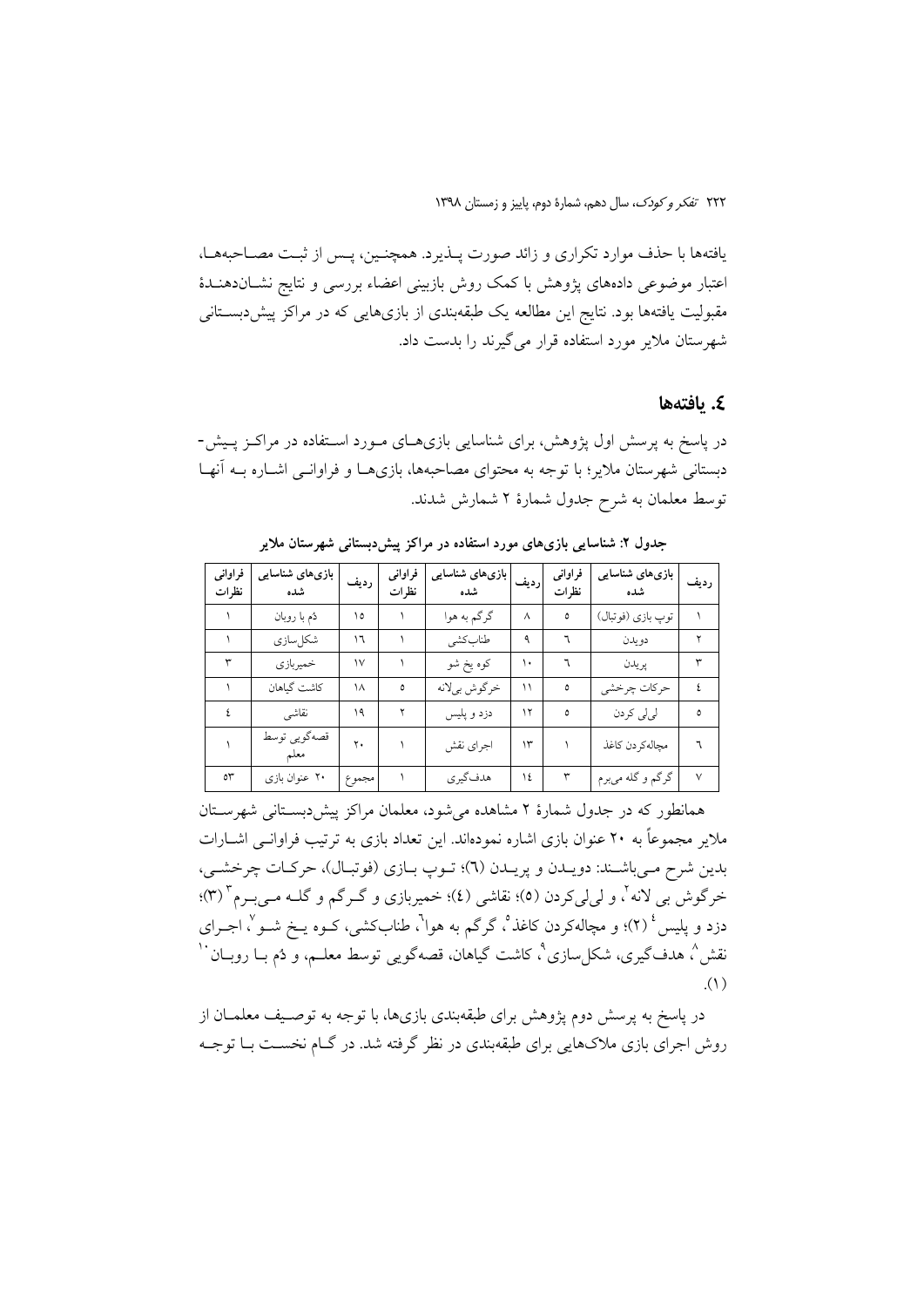به معیار تحرک فیزیکی در بازی ۳ دستهٔ اصلی از بازیها (حرکتی/کنشی، آفرینشی/ســاختنی و تماشاگری) مشخص شدند که به ترتیب کودک در این بازیها بیشترین تا کمتـرین میـزان تحرک را داشت. سپس، در میان بازیهایی که تحـرک فیزیکـی داشـتند بـر اسـاس تفـاوت عمدمای که در کاربرد قاعده و قانون در اجرای آنها وجود داشت برخی بـدون الـزام بـه رعايت هيچ قانوني، تنها نوعي تحـرک و جســت و خيـز کودکانــه و برخــي ديگــر نيازمنــد رعایت مراحل و روش خاصی برای اجرا بودند\_ دو دستهٔ فرعی (حرکتی/کنشی قاعـدهمنـد و حرکتی/کنشی بیقاعده) در نظر گرفته شد. کاربرد این ملاک برای طبقهبنـدی دقیــقتــر دو دستهٔ دیگر بازیها (اَفرینشی/ساختنی و تماشاگری) مناسب به نظـر نیامـد؛ زیــرا اگرچــه در بازيهاي أفرينشي براي ساخت يک اثر (مجســمهٔ خميــري، نقاشــي، گيــاه پــرورش!يافتــه، و اشکال دوبعدی و سه بعدی) رعایت اقدامات خاصی ضرورت دارد اما کیفیت ایــن اقــدامات و توالي أنها تحت تأثير خلاقيت كودك تنوع بالايي را أشكار مـيكنـد (هـارلوك، ١٣٦٤). همچنین، بازیهای تماشاگری ماهیتاً قاعدهٔ خاصی را ایجـاب نمـی کننـد. در نتیجـه، مــلاکِ داشتن قاعده و قانون برای طبقهبندی جزئی تر این دو طبقه بکار نرفت. مــلاک بعــدی بــرای طبقهبندی دقیقتر، تعداد بازیکنان و تعاملات آنها در حین بازی بـود. بـا توجـه بـه محتـوای مصاحبهها، بازیهای حرکتی/کنشی بیقاعده امکان اجرا به دو صـورت گروهـی و انفـرادی انجام را داشتند، در حالیکه برخی از بازیهای حرکتی/کنشی قاعـدهمنـد صـرفاً بــه صـورت گروهي و برخي ديگر به هر دو صورت گروهي و انفرادي اجرا مي شدند. همچنـين، بــازي-های آفرینشی/ساختنی نیز به هر سه شکل گروهی و با همکـاری یکـدیگر، مـوازی (بـدین-صورت که همگی یک فعالیت را در کنار هم انجام میدهند اما همکاری گروهـی معینـی در آن اتفاق نمیِافتد)، و انفرادی قابل اجرا هستند؛ درحالیکه بازی تماشــاگری صــرفاً بصــورت موازی (همگی بچهها در کنار هم به قصههای معلم گوش میدهند) انجـام مـیشـود. نتـایج استفاده از این ملاکها و طبقهبندیهای صورت گرفته بر مبنای آنهـا در نمـودار شــمارهٔ ۱ و جدول شمارهٔ ۳ نمایش داده شده است.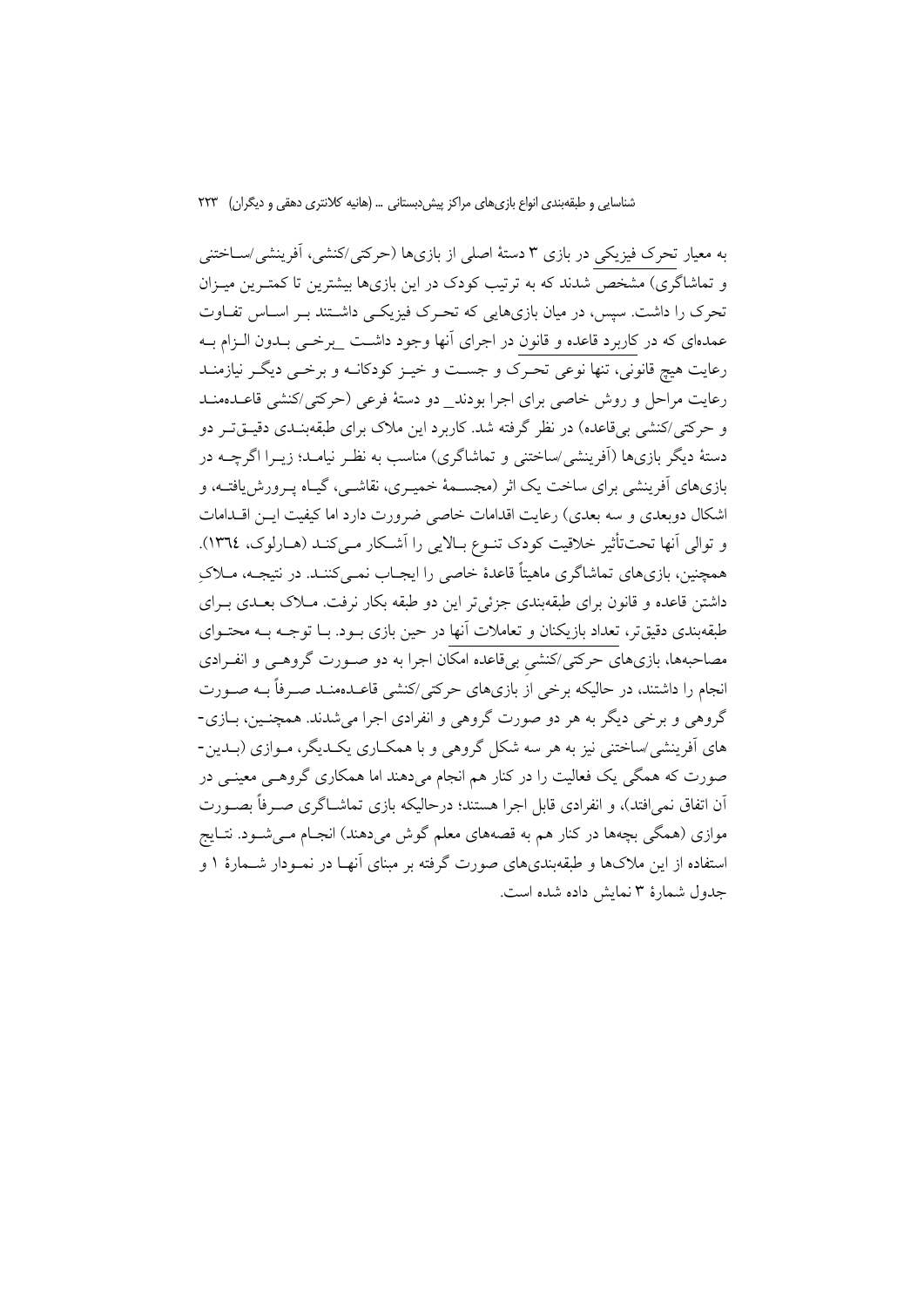۲۲۴ تفکر و *کودک*، سال دهم، شمارهٔ دوم، پاییز و زمستان ۱۳۹۸



نمودار ۱: ملاکهای طبقهبندی بازیهای مورد استفاده در مراکز پیش،دبستانی شهرستان ملایر

| مجموع | فراوانى<br>نظرات | نمونه بازیهای قرارداده شده در هر طبقه                                                                  |                          | طبقەبندى بازىھا |             |
|-------|------------------|--------------------------------------------------------------------------------------------------------|--------------------------|-----------------|-------------|
|       | ٢Λ               | توپ بازی (فوتبال) ، دویدن، پریدن، حرکات چرخشی،<br>لى لى كردن، مچالەكردن كاغذ                           | گروهي/انفرادي            | بى قاعده        |             |
| ٤٤    | ۱٥               | گرگم و گله مۍبرم، گرگم به هوا، طنابکشی، کوه یخ شو،<br>خرگوش برلانه، ثم با روبان، دزد و پلیس، اجرای نقش | صرفاً گروهي              | قاعدهمند        | حركتي /كنشى |
|       |                  | هدفگيري                                                                                                | گروهي/انفرادي            |                 |             |
|       | ٩                | نقاشی، شکلسازی، خمیربازی، کاشت گیاهان                                                                  | گروهي/ موازي/<br>انفرادى | أفرينشي/ساختني  |             |
|       |                  | قصهگويي توسط معلم                                                                                      | موازی                    | تماشاگرى        |             |

جدول ۳: طبقهبندی بازیهای مورد استفاده در مراکز پیشدبستانی شهرستان ملایر

همانطور که در جدول شمارهٔ ۳ مشاهده میشـود، بـازیهـایی کـه در طبقـهٔ بـازیهـای حرکتی/کنشی قرار داده شدهاند (توپ بازی (فوتبال)، دویـدن، حرکـات چرخشـی، لـیلـی کردن، و مچاله کردن کاغذ، گرگم و گله میبرم،گرگم به هــوا، طنــابکشــی، کــوه يــخ شــو، خرگوش بیلانه، دُم با روبان، دزد و پلیس، اجرای نقـش و هــدفگیــری) همگــی مصــادیق بازیهای نیازمند تحرک فیزیکی هستند. این طبقه از بازیها به دو طبقهٔ قاعدهمنـد (گـرگم و گله مي برم، گرگم به هوا، طنابِکشي، کوه يخ شو، خرگـوش بـي(نـه، دُم بــا روبــان، دزد و پلیس، اجرای نقش و هدفگیری) و بےقاعـده (تـوپ بـازی (فوتبـال)، دويـدن، حركـات چرخشی، لی لی کردن، و مچالهکردن کاغذ) تقسیم شدند. بازیهای حرکتی/کنشی بــیقاعــده هم به صورت گروهی و هم بصورت انفرادی اجرا میشوند؛ امـا بـازیهـای حرکتی/کنشـی قاعدهمندی همچون: گرگم و گله میبرم، گرگم به هوا، طنابکشی، کوه یخ شــو، خرگــوش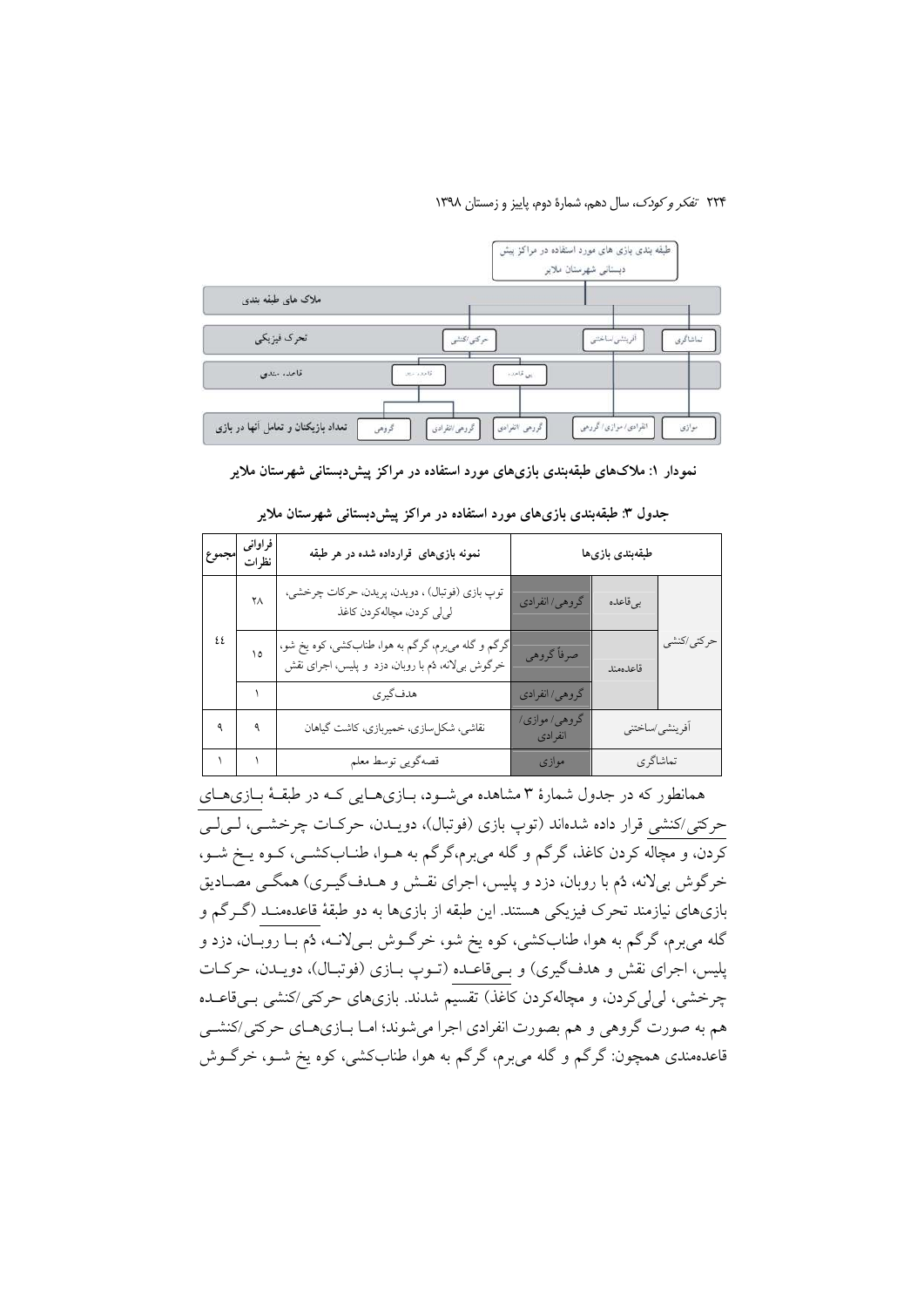بی(لانه، دُم با روبان، دزد و پلیس، اجرای نقش صرفاً به صورت گروهی، و بازی قاعدهمنــدی مانند هدفگیری، به هر دو صورت گروهی یا انفرادی انجام می شوند. مصـادیق بــازیهــای حرکتی و کنشی مجموعاً ٤٤ مرتبه توسط معلمان مورد اشاره قرار گرفتهاند. گــروه بعــدی از بازیهای مورد اشارهٔ معلمان، بازیهای آفرینشی/ساختنی بودهاند. امکان اجرای این گـروه از بازیها هم بصورت انفرادی، هم موازی و هم بصورت گروهی و مشارکتی وجـود دارد. بــه عنوان مثال، دو کودک می توانند یک مجسمهٔ خمیری را به کمک یکدیگر، در کنـار یکـدیگر اما بصورت مستقل و بدون کمک به یکدیگر (موازی) و یا بصورت انف ادی بســازند. طبــق اظهارات معلمان، مواردي چون: نقاشي، شكل سازي، خميربازي، و كاشت گياهــان مصــاديق این بازیها هستند و ۹ مرتبه توسط معلمها بدانها اشاره شده است. طبقهٔ سـوم، بــازیهــای تماشاگری هستند که مصداقی چون گوش کردن به قصهگـویی معلــم در آن جــای گرفتــه و معمولاً بصورت موازي اجرا مي شود و تنها يكي از معلمان بــه اجــراي آن در مركــز مربوطــه اشاره نمود.

برای پاسخ به پرسش سوم پژوهش (بـا مقایسـهٔ طبقــهبنــدی بدســت آمــده در پــژوهش حاضر با نظرات متخصصان چه نکاتی در کاربرد بازیها در مراکز پـیش‹بســتانی شهرســتان ملایر آشکار خواهد شـد؟) در مقایسـهٔ بـازیهـای مـورد اسـتفاده در مراکـز پـیش(دبسـتانی شهرستان ملایر با طبقهبندی جمع بندی شده از نظرات متخصصـان در جمـع بنــدی از مبــانی نظری، نکاتی در استفاده از برخی انواع بازیها در این مراکز آشکار شد. نتـایج ایــن مقایســه در جدول شمارهٔ ٤ آمده است: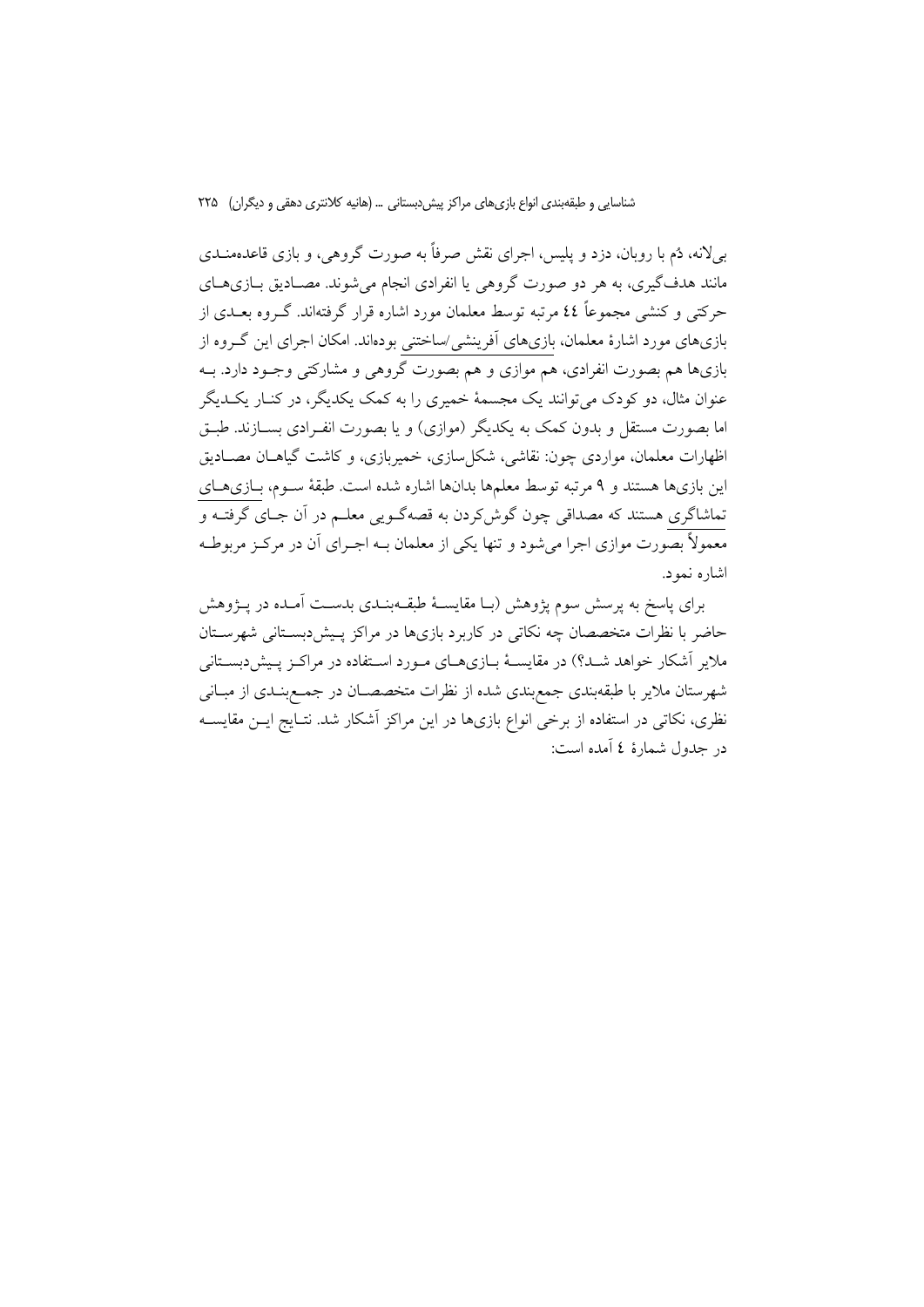۲۲۶ تفكر وكودك، سال دهم، شمارة دوم، ياييز و زمستان ١٣٩٨

جدول ۴: مقایسهٔ طبقهبندی بدستآمده از بازیهای مورد استفاده در مراکز پیش دبستانی شهرستان ملایر

| انواع بازیهای مورد استفاده در<br>مراکز پیشدبستانی شهرستان ملایر                                                                                                          | انواع بازی بر مبنای تعداد بازیکنان و<br>رابطة آنها<br>در بازی در منابع و اسناد مطالعه شده | انواع بازی بر مبنای نوع فعالیت و<br>هدف بازی در منابع و اسناد مطالعه                                                                                                                                                          |
|--------------------------------------------------------------------------------------------------------------------------------------------------------------------------|-------------------------------------------------------------------------------------------|-------------------------------------------------------------------------------------------------------------------------------------------------------------------------------------------------------------------------------|
| حرکتی/کنشی بیقاعده گروهی/<br>انفرادي<br>حركتي/كنشي قاعدهمند گروهي<br>حرکتی/کنشی قاعدهمند گروهی/<br>انفرادي<br>افرینشی ⁄ساختنی انفرادی/ موازی/<br>گروهي<br>تماشاگري موازي | انفرادى<br>موازي<br>دونفره، چندنفره، گروهی، همکارانه،<br>مشاركتي                          | تمريني، نامنظم، اكتشافي<br>نمادين<br>باقاعده، منظم و برنامەريزىشده<br>کنشی، جسمی، پرجنب و جوش<br>تخيلي<br>آفرینشی، ساختنی، مهارتی<br>تقليدى<br>نمايشى<br>أموزشي<br>درمانی<br>الكتر ونيكي<br>تماشاگر ي<br>خودانگيخته و دلخواهي |

با جمعبندی بدستآمده از طبقهبندیهای موجود در مبانی نظری

با تحلیل و مقایسهٔ مضامین مشابه در تعریف و اجرای بازیها و مثالهای مربوط بــه هــر طبقه، میتوان ویژگیهای بازیهای کنشی، جسمی، و پر جنب و جــوش را در بــازیهــای حرکتی/کنشی (مانند توپ بازی، دویدن، پریدن، حرکات چرخشـی، لـیلـی کـردن و . . .) یافت. همچنین، ویژگیهای بازیهای نمادین در بازی روبان با دُم، ویژگیههای بازیهای تخیلی در بازیهای گرگم و گله میبرم، گرگم به هوا، کوه پخ شـو، و خرگـوش بـیلانـه؛ ویژگیهای بازیهای نمایشی در بازیهای اجرای نقش و دزد و پلیس، ویژگیهای بـازی-های تقلیدی ً در بازیهای کاشت گیاهــان، نقاشــی، و شــکل ســازی قابــل مشــاهده هســتند. همچنین، ویژگیهای بازیهای نامنظم در انواع بیقاعـدهٔ بــازیهــای حرکتی/کنشــی (ماننــد حرکات چرخشی، مچاله کردن کاغذ و …) و ویژگی هـای بــازی هــای باقاعــده و مــنظم در انواع قاعدهمند بازیهای حرکتی/کنشی (مانند گرگم و گله میبرم، گـرگم بــه هــوا، طنــاب-كشي، كوه يخ شو، خرگوش بىلانه، دُم بـا روبـان، فوتبـال و هــدف گيــرى) قابـل مشــاهده است.'' همچنین، نمونههای بازیهای آفرینشی، ساختنی و مهارتی را می توان در طبقهبنــدی آفرینشی/ساختنی (مانند نقاشی، شکل سازی، خمیربازی، کاشت گیاهــان<sup>۱۲</sup>) جســتجو نمــود.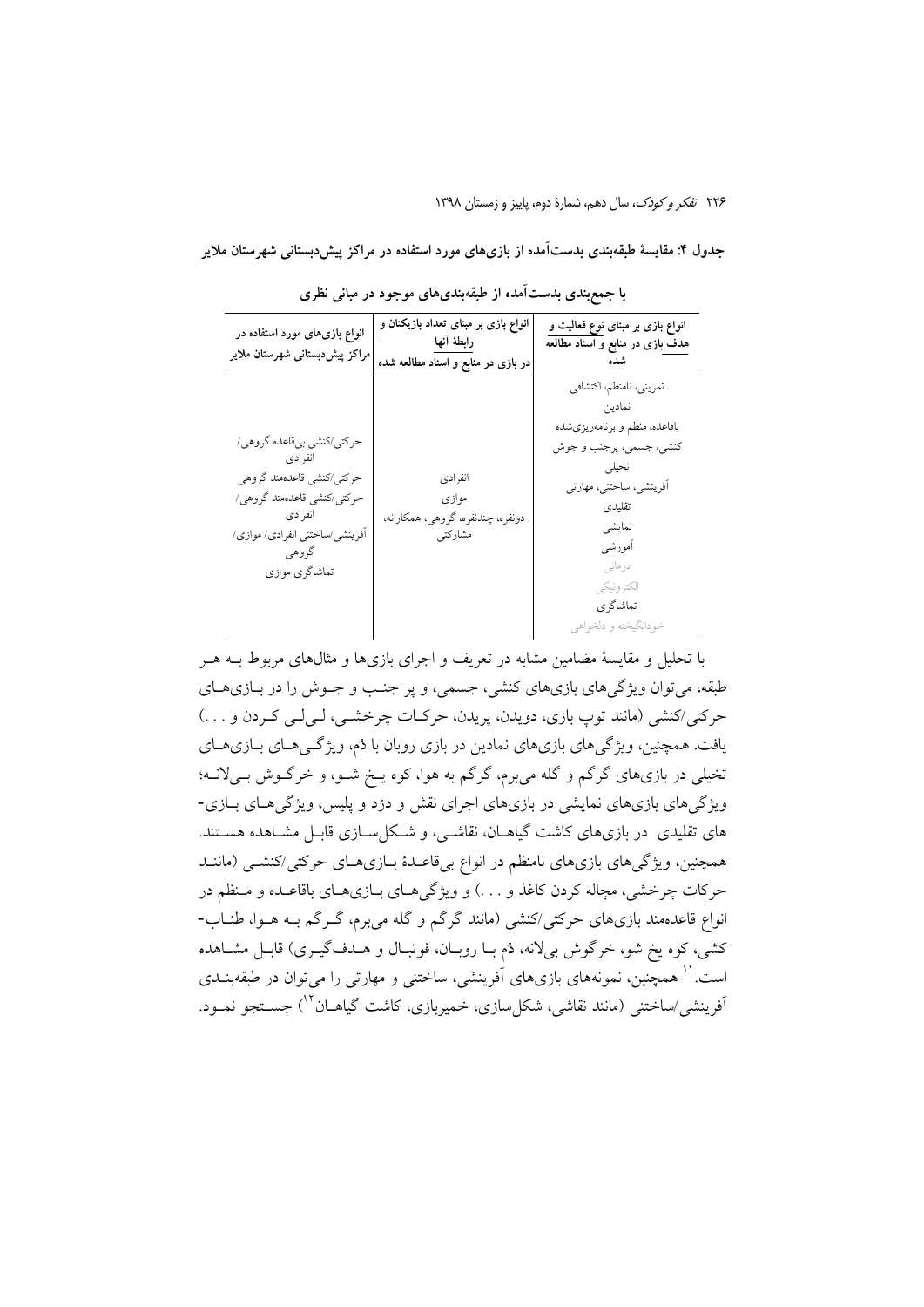بازیهای تماشاگری نیز دقیقاً همان توصیف طبقهبندی بازیهای تماشــاگری (ماننــد قصــه-گویی توسط معلم) را شامل می شود.

در ادامهٔ بررسی ها، مقایسهٔ طبقهبندی موجود در جمع بندی بدستآمده از مبانی نظری بــا طبقهبندی بازیهای مورد استفاده در مراکز پیش دبستانی شهرستان ملایــر، بــر اســاس تعــداد بازیکنان و روابط آنها در طول بازی، نشان داد این دو طبقهبندی در کاربرد بـازیهــا در ســه وضعیت انفرادی، موازی و یا گروهی مشابهت دارند. بدین معنا که هر سه نوع این بـازیهـا در مراکز پیش دبستانی شهرستان ملایر مورد استفاده قرار می گیرند، اگر چه بنــا بــر اظهــارات مصاحبهشوندگان بازیهای گروهی رواج بیشتری دارند.

در نهایت، نتایج این مقایسه آشکار ساخت که در مراکز پیش دبستانی شهرســتان ملایــر از بازيهاي درماني، خودانگيخته و دلخواهي، و الكترونيكي استفاده نمي شود.

### ٥. يحث و نتيجه گيري

در پاسخ به پرسش اول پژوهش مبنی بر: کدام بازیها در مراکز پیش دبستانی شهرستان ملایــر اجرا می شود؟، معلمان مراکز پیش دبستانی شهرستان ملایر به ۲۰ عنوان بـازی اشـاره کردنــد. لازم به ذکر است مشاهدات پژوهشگران حاکی از آن است که در شهرستان ملایر بــه عنــوان يک منطقهٔ نسبتاً محروم، متوليان آمـوزش و يــرورش و بهزيســتي در تأييــد عملکــرد مراکــز تحت نظارت خود تنها به رعایت حداقل ملاکهای راهاندازی مراکـز اکتفـا کـرده و مــدیران مراكز نيز اغلب با انگيزهٔ كسب حداكثر سود، به ندرت براي بهبــود كيفيــت و ارتقــاي ســطح عملکرد خود هزینه میکنند. در نتیجه، استفاده از بازیهایی کـه در برخـی مـوارد اســتخدام پرسنل متخصص برای اجرا و یا تدارک فضا و ابزار بازی را ایجاب مـیکننـد، اولویـت ایـن مراکز به شمار نمی اَیند. در چنین فضایی معلمان از دویدن، پریدن، حرکات چرخشی، تــوپ بازی (فوتبال)، لمیلی کردن و خرگوش بیلانه به عنوان بازیهایی که بیش از دیگر مـوارد در این مراکز اتفاق می|فتند نام بردهاند. در تبیین این فراوانی کافی است بـه ماهیـت و توصـیف این بازیها دقت شود. هیچیک از این بازیها (به جز توپ بازی (فوتبال)) بـه ابـزار بـازی نیاز ندارند و اغلب، کودکان به صورت بیقاعده و گاه حتی بدون نیاز به حضور معلــم بــرای مديريت بازي، بدانها مشغول مي شوند. در نتيجه، صرفاً داشــتن فضــايي در مركــز كــه اجــازهٔ تحرک فیزیکی مورد نیاز این بازیها را به کودک بدهد میتواند اجرای آنها را تسهیل نمایـد. فراوانی اشاره به بازی توپ بازی نیز با توجه به استفاده از یکی از جذابترین، رایــج-تــرین و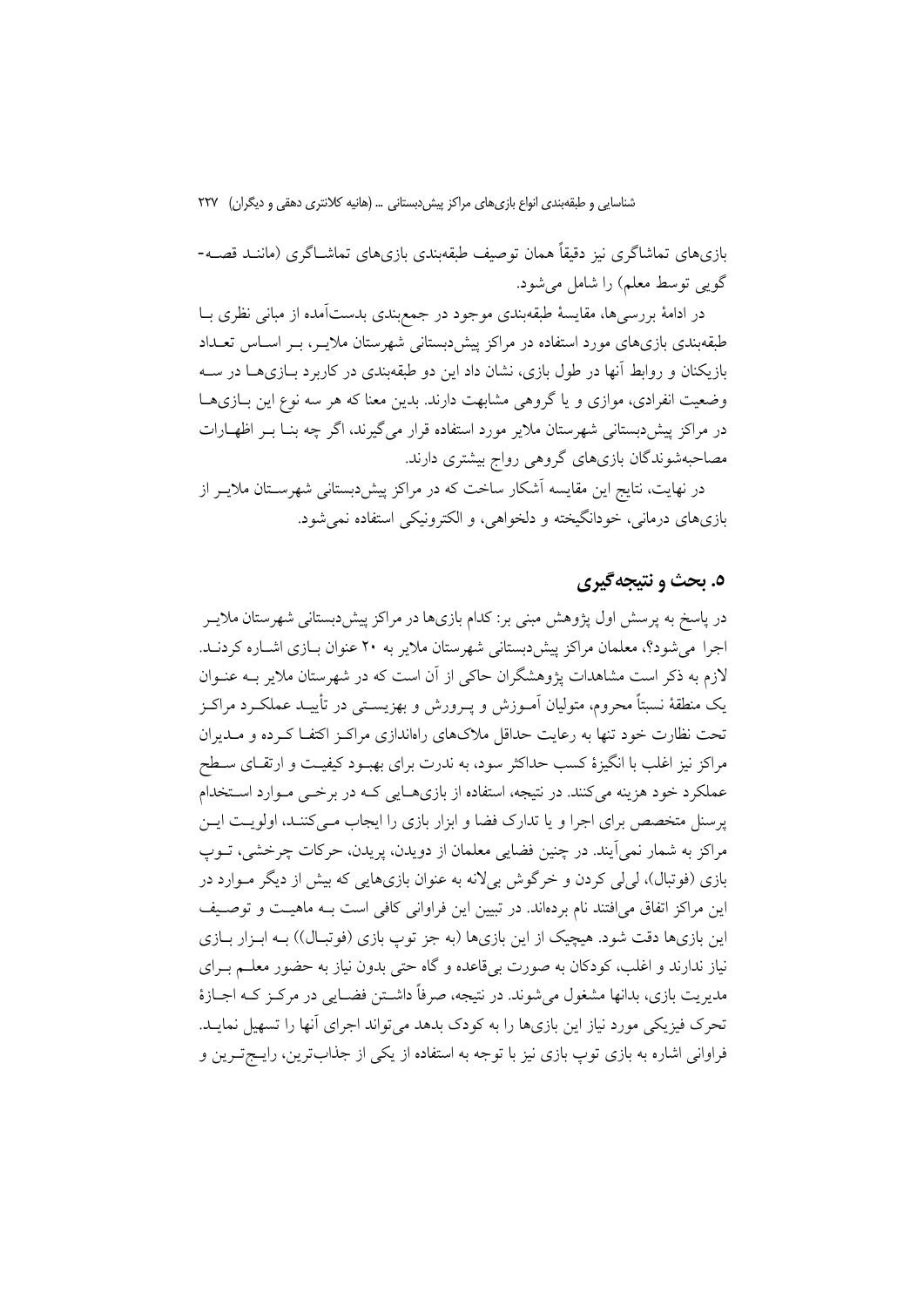كمهزينـهترين ابزارهـاي بـازي كودكـان (تـوب) ,Veldman, Palmer, Okely, & Robinson (2017)، در کنار در اختیار داشتن فضایی برای بـازی، منطقـی بـه نظـر مـی رسـد. همچنـین، کاربرد این بازیها که اغلب تحرک فیزیکی بالایی دارند، همانطور که دیگر پژوهشگران نیـز در پژوهش خود بدان دست یافتند، با حمایت معلمان غالباً جوان این مراکز تقویت مـی شــود (Legankovaa & Nedvetskayab, 2016). يس از بازي هاي فوق، بيشترين اشباره مرببوط بـه نقاشی است. در تبیین فراوانی کاربرد این بازی میبایسـت از طرفـی بـه علاقـهٔ کودکـان بـه نقاشی اشاره کرد؛ نقاشی ابزاری برای ابراز عواطف و خلاقیت کودکـان اسـت و بــه همـین دلیل همسو با یژوهش (Schiller, 1995) از آن لذت می برند و از طرف دیگــر، در ایــن بــازی کودک تنها با در اختیار داشتن کاغذ و مداد رنگبی (حـداقل ابـزار و هزینـه) درگیــر شــده و ضرورت نظارت و مدیریت مداوم معلم کاهش می یابد. در نتیجه، فراوانی نسبتاً بـالای آن در میان دیگر موارد طبیعی به نظر می رسد. از خمیربازی هم با فاصلهٔ ناچیزی پس از نقاشــی بــه عنوان بازی رایج در مراکز پیش دبستانی شهرستان ملایر نام برده شده است. فراوانی اشاره بـه خمیربازی تحتتأثیر همان عواملی است که در مورد نقاشی ذکر شد با این تفاوت کــه ابــزار خمیربازی، بطور معمول، نسبت به ابزار نقاشی، کمتر در دسترس است و احتمالاً بــه همــین دلیل هم با فراوانی کمتری نسبت به نقاشی بدان اشاره شده است. اما این هـر دو در اولویـت یـایین تـری نسـبت بـه بـازیهـای پر تحـرک قـرار دارنـد. در نتیجـه، همسـو بـا پــژوهش (Legankovaa & Nedvetskayab, 2016) در حاليكه نقاشي و خميربازي غالباً توسط معلمـان باتجربهتر تشویق می شوند، از آنجا که مراکز پیش دبستانی شهرستان ملایــر کمتــر از حضــور این گروه از معلمان بهره می برند فراوانی اشاره به این بازیها نسبت به بازی هـای پرتحـرک در آنها کمتر است. فراوانی اشاره به بازی گرگم و گله می برم نیز به اندازهٔ خمیربــازی اســت. با توجه به ویژگی برانگیزانندگی، تحرک بالا و اجرای گروهی آن و بعلاوه، امکـان مـدیریت آن بدون نیاز به ابزار خاصی برای بازی می توان به تبیین این نتیجه پرداخت. در باقی مـوارد تنها یک یا دو نفر از معلمان بازی خاصی را عنوان کردهاند. در ایــن مــوارد نیــز بــا دقــت در توصیف بازی آشکار می شود که در اجرای آنها مقدار اندکی ابزار و صرف هزینهای مختصـر نیاز است، مانند: کاغذ بی مصرف در بازی مچالهکردن کاغذ، طناب در بازی طنابکشی، پک تکه روبان در بازی دُم با روبان، کاغذرنگی و قیچـی و یــا ســطح انباشــته از شــن، در بــازی شکل سازی، دانه و خاک در بازی کاشت گیاهان و حلقه و میلــه در بــازی هــدفگیــری. در باقی بازیهای نام برده شده (گرگم به هوا، کوه یخ شو، قصـهگـویی، دزد و پلـیس، اجـرای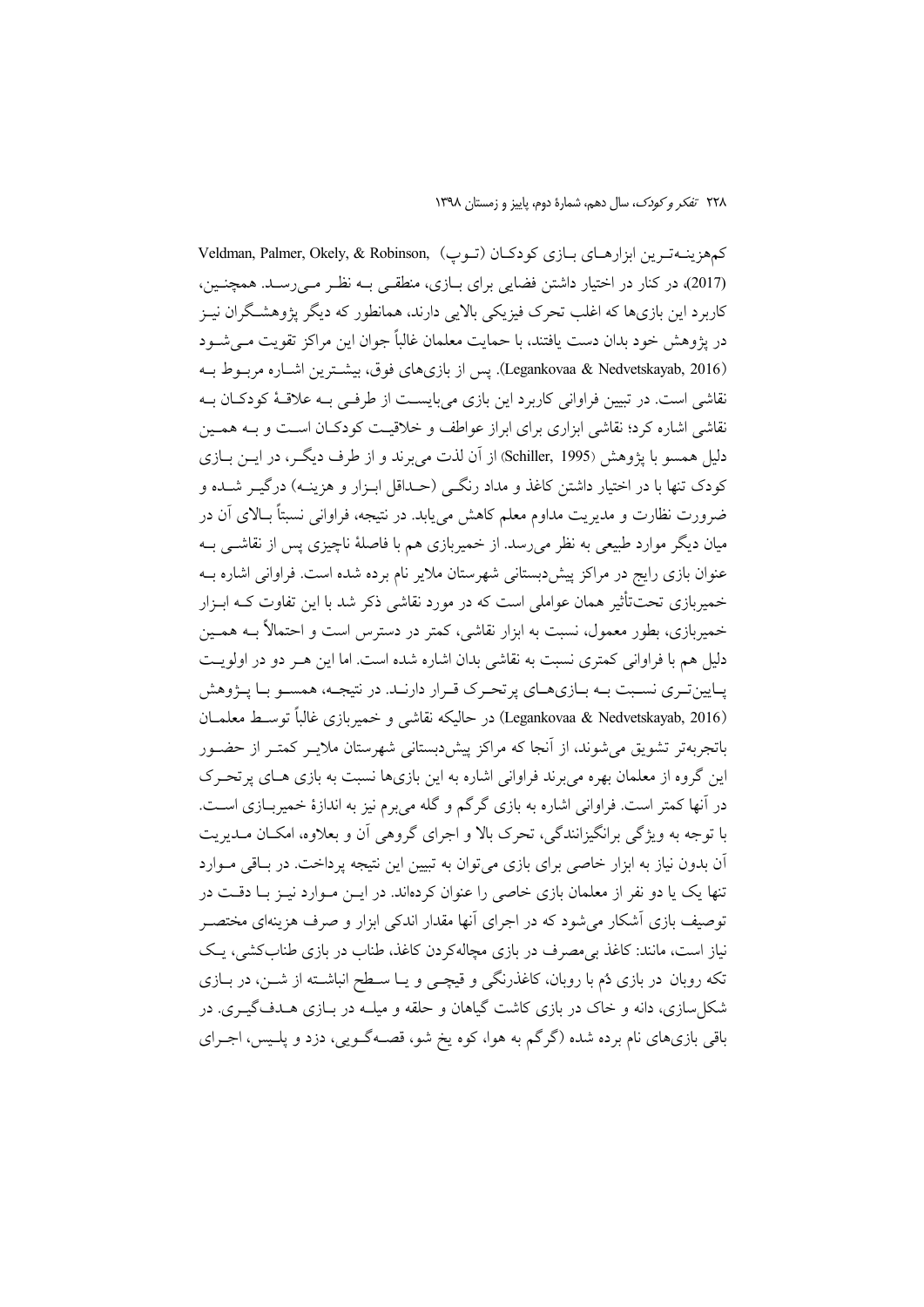نقش) نیز استفاده از ابزار خاصی برای اجرای بازی ضرورت ندارد. اگرچه غالباً هم تنها یـک معلم به آنها اشاره کرده است. بدین تر تیب، بازیهای نیازمند ابزار بازی، یا هدایت یک مربـی باتجربه، در مراكز پیش دبستانی شهرستان ملایر در حداقل آمار اعلام شده قرار دارند.

نتايج بدست آمده در پاسخ به پرسش دوم پـژوهش ۳ طبقـهٔ اصـلـی و ۹ خــرده طبقــه از بازیهای مورد استفاده در مراکز پیش دبستانی شهرستان ملایر را بدست داد. نـامگـذاری هــر طبقه با در نظر گرفتن نظریات مربوط به طبقهبندی انواع بازیها برای کودکان و همچنین، بــا توجه به ویژگیهای برجسته در هر یک از مصادیق مورد اشاره، صورت گرفت. اسـتفاده از ملاک تحرک فیزیکی در بازی، سه طبقهٔ اصلی بازیهای حرکتی/کنشــی، اَفرینشی/ســاختنی، و تماشاگری را برای طبقهبنـدی بـازیهـای مـورد اشـارهٔ معلمـان در مراکـز پـیش(بسـتانی شهرستان ملایر بدست داد. این ملاک توسط بسیاری از متخصصان برای دستهبندی بازیهـا مورد استفاده قسرار گرفتــه اســت (Chateau, 1970; quated by Lonescu et, al., 2010)؛ امينــي و همكاران، ١٣٩٥؛ اليسون و گـرى،١٣٩٧؛ 1٣٩٧، Buhler, 1935; quated by Frost, 1997، نكتــهٔ قابــل توجه أن است كه غالب مصاديق اشاره شـده توسـط معلمـان مربـوط بــه طبقــهٔ بــازىهــاي حرکتهی⁄کنشهی به ق*اعدهای* است که در اجرا به ابزار نیاز ندارند و حداقل نظارت و هــدایت از جانب معلم را م<sub>ی</sub>طلبند.

همچنین، فراوانی بازیهایی که در قالب بازیهای آفرینشی/ساختنی طبقهبندی شــدهانــد (۹ مورد)، در مقایسه با بازیهای حرکتی/کنشی (مجموعاً ٤٣ مورد) بسـیار محـدود هسـتند. این طبقه از بازی ها به حمایت بیشتر معلمان باتجربه نیاز دارند ( Legankovaa & Nedvetskayab, 2016)، این در حالی است که غالباً معلمـان مراکـز پـیش(دبسـتانی شهرسـتان ملابر جوان و نسبتاً تازهکار هستند.

نهایتاً، بازی قصهگویی، که تنها یکی از معلمان بدان اشــاره کــرد، و در طبقــهٔ بــازیهــای تماشاگری قرار داده شد، نیاز به تقویت بیشتر برای افـزایش دانـش و تقویـت قــوای تخیــل کو دکان را آشکار مے کند.

در پاسخ به پرسش سوم پژوهش مبنی بر: با مقایسهٔ طبقهبندی بدسـت آمـده بــا نظــرات متخصصان چه نکاتی در کاربرد بازیهـا در مراکـز پـیش(بسـتانی شهرسـتان ملایـر آشـکار خواهد شد؟، پس از مقایسهٔ طبقهبندی بـازیهـای مـورد اسـتفاده در مراکـز پـیش(بسـتانی شهرستان ملایر با طبقهبندی جمع بندی شده از نظر متخصصان، مشخص شـد کـه مـیتوان مصادیقی از بازیهای موسوم به تماشاگری را در قالب قصهگویی؛ مصـادیقی از بـازیهـای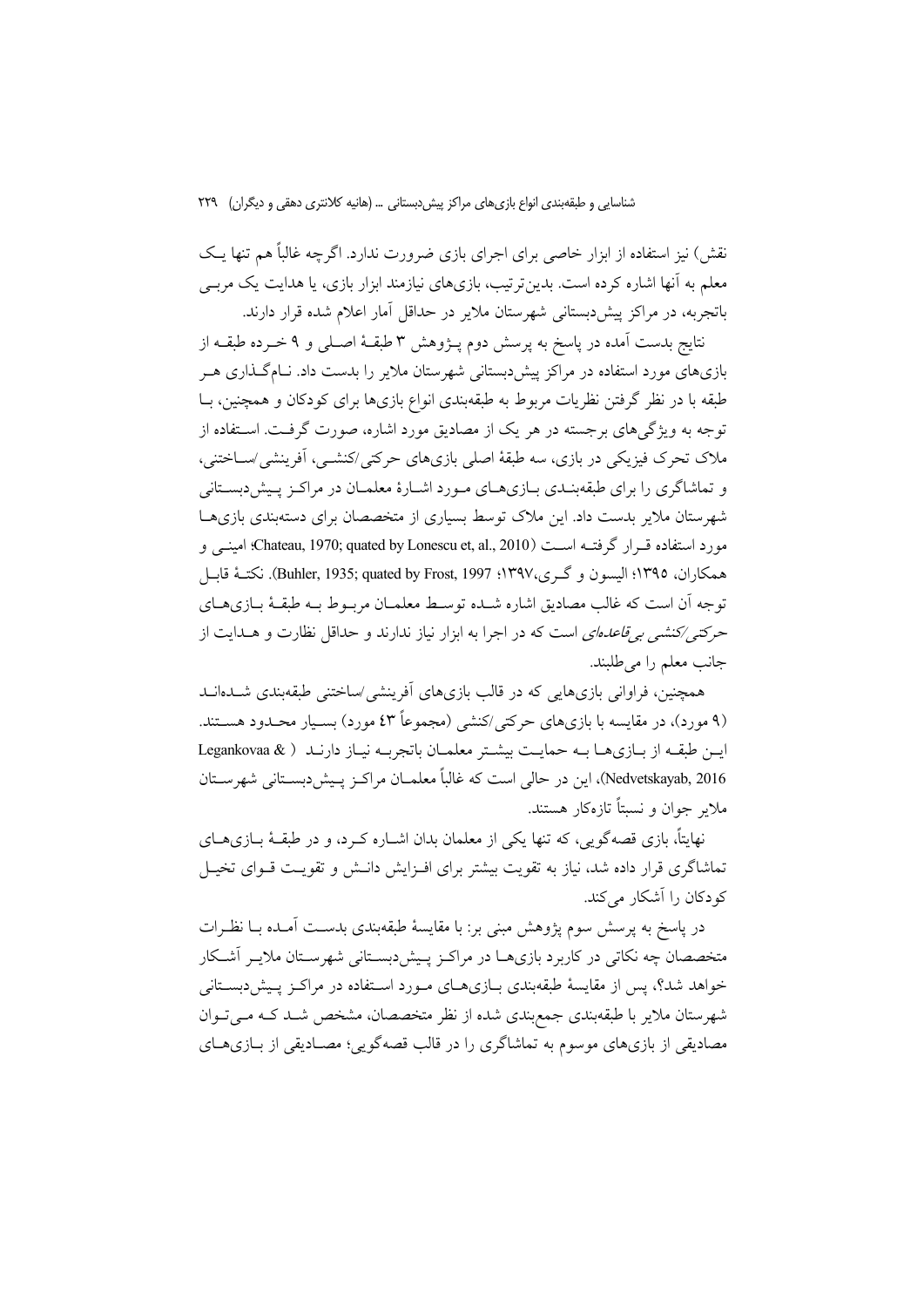موسوم بـه اَفرينشــي، ســاختني، مهــارتي را در قالــب نقاشــي، خميربــازي و شــكل ســازي؛ مصادیقی از بازیهای موسوم به نمادین را در قالب بازی روبان با دُم؛ مصادیقی از بازیهــای موسوم به تخیلی را در قالب بازیهای خرگوش بیلانه، کوه یخ شو، گرگم و گله مـیبـرم و گرگم به هوا؛ مصادیقی از بازیهای موسوم به نمایشی را در قالب بازیهای دزد و پلـیس و اجرای نقش؛ مصادیقی از بازیهای موسوم به باقاعده و منظم؛ کنشــی، جســمی، پرجنـب و جوش؛ تمرینی، نـامنظم، اکتشـافی را در قالـب تمـامی انـواع بـازیهـای حرکتی/کنشـی؛ و مصادیقی از بازیهای موسوم به آموزشی را در تمامی بـازیهــای مبتنــی بــر سرفصــلهــای آموزشي (بنا بر اظهارات معلمان آنها اغلب تلاش مي كنند در وهلهٔ اول، بــازيهــاي موجــود در سرفصل آموزشی دورهٔ پیش دبستان را اجرا کنند) مشاهده کرد. لازم به ذکر است که مـرز میان بازیهای تقلیدی و نمایشی بسیار باریک است بطوریک در بازیهای تقلیـدی در موقعیت یک رفتار واقعی و با ابزار واقعی، کودک رفتار مربی یـا فـرد مـورد تقلیـد را تکـرار میکند، اما در بازیهای نمایشی موقعیت و ابزار میتوانند شبیهسازی از واقعیت باشند. ماننــد استفاده از اسب چوبی بجای اسب واقعی. به عنوان مثال در بازی دزد و پلـیس بــا دســتبند و تفنگ اسباببازی رفتار دزد و پلیس نمایش داده می شود و بدین ترتیب، این بازی در گـروه بازیهای نمایشی قرار میگیرد. در میان مصادیق اظهار شده توسط معلمان کاشت گیاهــان و یا شکل سازی و نقاشی که در گروه بازیهای آفرینشی /ساختنی جای دارنـد و مـی تواننـد بـا تقلید از رفتار یک مربی در موقعیتی واقعی و ابـزاری واقعـی توسـط کـودک انجـام شـوند. بدین ترتیب، مصادیقی از بازیهای تقلیدی نیز در مجموعهٔ بازیهای مورد استفاده در مراکـز پیش دبستانی شهرستان ملایر اجرا می شوند.

همچنین، طبقهبندی بازیها بر مبنای تعداد بازیکنــان و روابــط میــان آنهــا در ســه دســتهٔ انفرادي؛ موازي؛ و دونفره، چندنفره، گروهي، همکارانه و مشارکتي را مي توان در طبقهبنــدي بازیهای مورد استفاده در مراکز در سه دستهٔ انفرادی، موازی و گروهی مشاهده کرد. عــلاوه بر این، همانطور که در نتایج پژوهش مشاهده میشود، اغلب بازیها به صـورت گروهـی و یا در شرایط حداقلی بصورت موازی (بازیهای تماشاگری و ساختنی) قابـل اجـرا هسـتند. متخصصان نیز این طبقه از بازیها را بیش از دیگر انواع بازیها مورد توجه قرار دادهاند؛ ک این امر می تواند نشان از اهمیت این طبقه از بازیها در ابعاد مختلـف رشـد کودکـان داشـته باشد. تأکید معلمان در مورد اجرای گروهی اغلب بازیها در مراکز پیش دبسـتانی شهرسـتان ملایر نیز همسو با اهمیتی است که متخصصان بـازیهـا بـرای ایــن طبقــه از بــازی در نظـر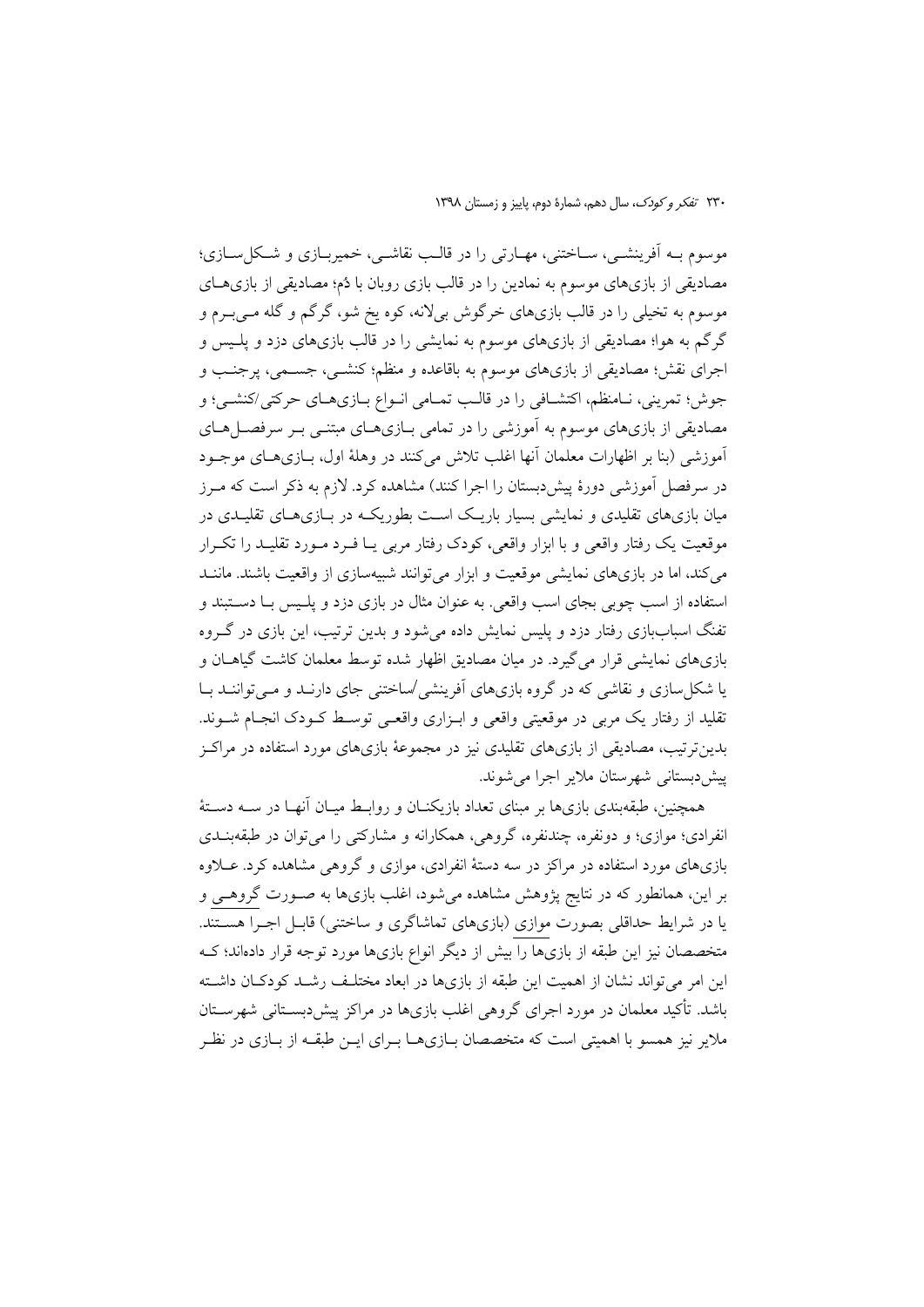داشتهاند و این نکته یکی از نقاط قوت مراکز پیش دبستانی شهرستان ملایر به شمار مـی]یـد. اگرچه بازیهای انفرادی به ایجاد و تکمیل شناخت از خود و محیط و اشیای پیرامون کمک می کنند، اما اغلب پس از سن ۲ سالگی (سنی که اغلب کودکان در آن سن بـه مراکـز پـیش-دبستان و مهدکودک سیرده می شوند) بازیهای مـوازی و گروهـی بسـیاری از مهـارتهـای اجتماعی و مشارکت در گروه را در کودک مـی پرورنـد. بـر همـین اسـاس، اغلـب معلمـان معتقدند برای اجرای بازیهای فوق، حتی تعداد کم یا زیاد کودکان نمی توانـد مـانعی ایجـاد كند.

همچنین، لازم به ذکر است که اشاره به این نکته که تمامی معلمان اظهـار داشـتهانـد کـه اغلب تمرکز خود را بر اجرای نمونـهٔ بـازیهـای موجـود در سرفصـل دروس مـی گذارنــد محدود شدن خلاقیت معلمان و کودکان در استفاده از انواع دیگر بازیها را به دنبال خواهــد داشت. بطوری که نتایج هم آشکار ساخت که در مجموع بازیهای مورد استفادهٔ این مراکـز اشارهای به بازیهـای خودانگیختـه و دلبخـواهی نشـده اسـت. همچنـین، بنـابر مشـاهدات پرسشگر تعدادی از معلمان تلاش میکردند توضیح دهند که اغلب بازیهای مورد استفادهٔ خود را در قالب موضوعات مذهبی پیاده مـیکننــد. بــدینترتیــب، دیگــر موضــوعات ماننــد رفتارهای مرتبط با بهداشت فردی و اجتماعی، مهـارتهـای زیسـت محیطـی و بسـیاری از مهارتهای دیگر زندگی نقش بسیار کمرنگتری نسبت بـه موضـوعات عقیـدتی و مــذهبی داشتند. این خود اشاره به محدودیت موضوعات بازیهای مـورد اسـتفاده دارد. در حالیکـه، استفاده از بازیها با موضوعات متنوع می تواند به رشد شناخت و هیجانات کودکان و ایجاد فضایی لذتبخش، که بلوغ عاطفی و اجتماعی کودکان را در یے خواهـد داشـت، بیانجامـد  $.$  (Olfman, 2003)

از مجموع بازیهای طبقهبندیشده در منابع تخصصی بازیهای درمانی نیـز کـه ابـزاری مهم در جهت کشف و درمان مشکلات ذهنی و روحی کودک هسـتند در ایــن مراکــز بکــار نمیروند. ضرورت کاربست این بازیها توسط افراد باتجربه و متخصص برای دستیابی بـه اهداف درمانی خاص، عدم کاربرد این گروه از بازیها در برنامهٔ معمول مراکز پیش دبسـتانی را توجیه می کند. همچنین، با توجه به اولویت اقتصـادی کـه در مـدیریت ایــن مراکــز بــدان اشاره شد، روشن است که ابـزار و تجهیـزات بــازیهــای الکترونیکــی مفیــد جــزء آخــرین امکاناتی است که ممکن است این مراکز تصمیم به تدارک آنها بگیرند.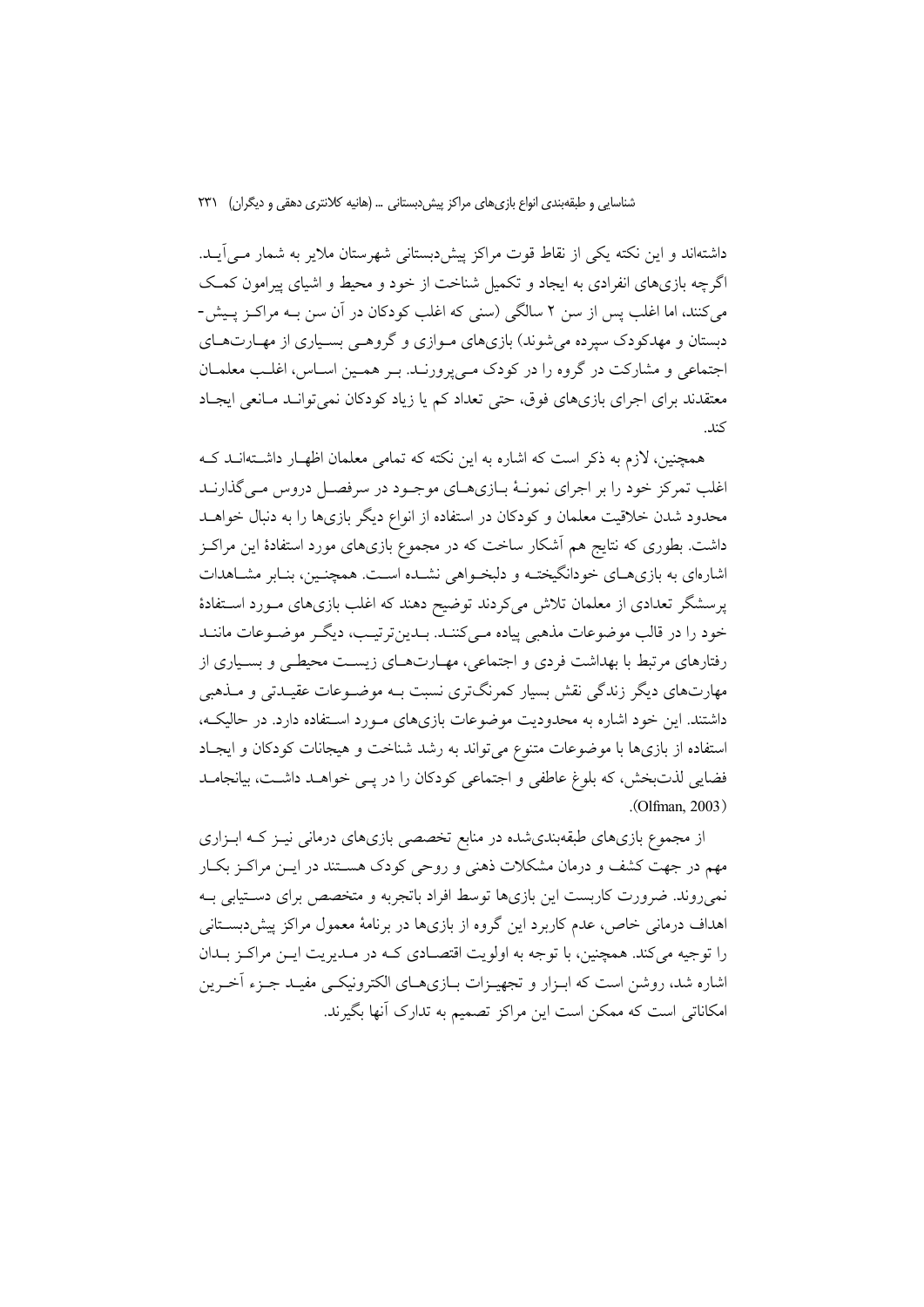### یے نوشتھا

- ۱. پس از انجام هماهنگیهای لازم با ادارههای آمـوزش و پـرورش و بهزیسـتی شهرسـتان ملایـر و معرفی مراکز پیش دبستانی شهر ملایر، همچنین، هماهنگی با مدیران مراکز برای اجـرای پــژوهش، مصاحبهگران در مراکز حاضر شدند. با حضور در هر مرکز و آغاز فرایند پژوهش، نویســندهٔ ســوم (پرسشگر) پس از معرفی خود و توضیح هدف پژوهش، رشتهٔ تحصیلی و سـال۵حای خــدمت و سن معلمان را یادداشت نموده و از آنها خواست رضایت آگاهانهٔ خـود بـرای ارائــهٔ اطلاعــات را اعلام نمایند. پیش از شروع مصاحبه نیز اجازهٔ ضبط صدا و یادداشتبرداری از مصاحبهشـوندگان گرفته شد و به آنها اطمینان داده شد که در هنگام انتشار نتایج، کلیهٔ اطلاعات فردی محرمانه بـاقی خواهد ماند و پس از استفاده، فایلهای صوتی حذف خواهند شد. مشارکتکنندگان می توانستند در هر مرحله از پژوهش برحسب صلاحدید خود از پژوهش خـارج شـوند. در انجـام مصـاحبه بیانات معلمان مشارکتکننده بر روی کاغذ ثبت و توسط دستگاه ضـبط صـدا، ضـبط شـد و در مرحلهٔ بعد مورد تجزیه و تحلیل قرار گرفت.
- ۲. در این بازی که به صورت گروهی اجرا میشود، نیاز به تعداد کودکان بـه انـدازهٔ مضـربی از ۳+۱ داریم. بدین ترتیب، در هر گروهِ ۳ نفره، دو کودک دستان خود را به صورت سقف خانه بالا بـرده و به هم گره مي کنند و کودک سوم با تقليد از خرگوش بين آن دو نفر لانه مـي گزينـد. يـک نفـر همیشه بیرون از لانه میماند و با شنیدن صدای معلم و یا موسیقی خرگوش ها باید از لانـه بیـرون اًمده و در لانهای غیر از لانهٔ قبلی منزل گزینند. خرگوش اضافی هم می تواند شانس خود را بـرای یافتن لانه امتحان کند و در نهایت یک خرگوش بیرون میءاند. با تعیین اینکه هر خرگــوش چنــد بار می تواند بیرون بماند بازنده تعیین می شود.
- ۳. در این بازی ابتدا بازیکنان، دور هم جمع شده و از میان خود یکی را به عنوان گرگ و یکی را بـه عنوان گوسفند تعیین میکنند. بقیه به عنوان بره پشت سر گوسفند، در حالی که دو دستی از کمـر یکدیگر گرفتهاند، تشکیل یک ستون مرتب را میدهند. گرگ روبروی گوسفند می!یستد. بازی بـا خواندن این عبارات تؤام با انجام حرکات موزون مربوط به عبارت اجرا می شود. برههـا: ننــه مــن گرسنمه (هماهنگ و همصدا). گوسفند: صدا نکن، گرگ اومده (با حالت هیس!). گرگ: گـرگم و بره مي برم (با دستهاي باز). گوسفند: تا جـون دارم نميـذارم (بـا زدن دسـت بـر سـينه). گـرگ: چنگال من تيزتره (با ينجه كردن دستها). گوسفند: دنبه من لذيذتره (با لرزاندن دستها). گـرگ: بابام میگه دنبه بیار (با اشاره به پشت). گوسفند: دنبه ندم چی می کنی؟ (با دستهای گره کـرده؟). گرگ: خورد و خمیرت میکنم .... جست و خیز کنان جواب میدهد و حمله را شـروع مـیکنـد، در این حال گوسفند جان خود و برههایش را در خطر می بیند، دستهایش را بـه شـكل صـلیب باز کرده و با حرکت به چپ و راست که عنوان دفاع را دارد، بدون اینکه گـرگ را بگیـرد از بـره-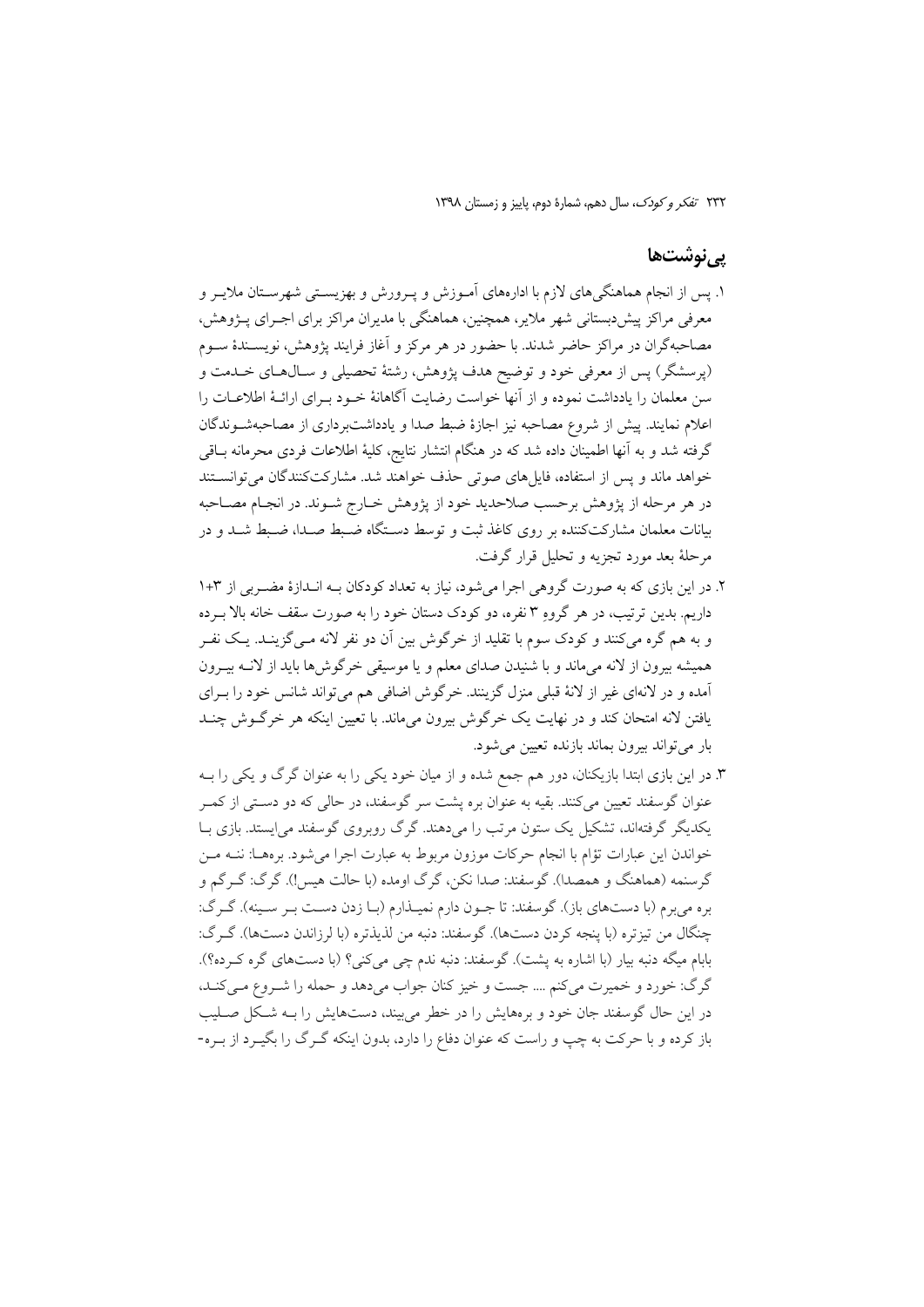هایش محافظت می کند و می گوید: خونه خاله کدوم وره؟ و همچنین تمامی بـرههـا بـرای حفـظ ردیف ستون به تبعیت از او، در حالی که پشتایشت به این سوی و آن سوی می روند جواب مـی-دهند؛ خونه خاله از این وره و از اون وره … و گرگ همچنان سعی در گرفتن لااقل یکی از برههـا دارد، و مشخص است برمای که تنبلی کند و از ستون خارج شود، با لمس دست گـرگ، بــه دام میافتد و اسیر میشود و در کنار محوطه بازی را تماشا میکند، بازی تکـرار مـیشـود تـا تمـامی برهها اسیر شوند و در دور بعدی جای و نقش گرگ و گوسفند عوض می شود.

- ٤. در این بازی یکی از بچهها نقش دزد را بــازی مــی کنــد و دیگــری نقــش پلــیس. ایــن بــازی بــه خصوص برای کودکانی که از دزد میترسند مناسب است. کسی که نقش پلیس را بازی می کنـد، باید هدف از وظیفه خود را بیان کند. می توان برای ایجاد نشـاط بیشـتر در ایـن بـازی از وسـایلی مانند چشم بند، دستبند و هفت تیر پلاستیکی استفاده کرد.
- ۵. در این بازی که هدف تقویت حرکات ظریف دست و انگشتان اسـت، از تکــه کاغــذهای بــزرگ (برای تقویت حرکات مچ) تا کوچک (برای تقویت حرکات ظریف انگشـتان) در اختیـار کـودک قرار داده می شود. او باید بتواند تعداد بیشتری کاغذ را به خوبی مچالـه کـرده و در داخـل سـبدی بیاندازد. در نهایت، پس از پایان مهلت تعداد کاغذهای مچاله شده شمرده شده و هر کـودکی کـه کاغذهای بیشتری را خوب مچاله کرده باشد برنده خواهد بود.
- ٦. در این بازی از بین چند نفر، یک نفر به عنوان گرگ انتخـاب مـه شـود و وظیفـه او گـرفتن بقیـه است و بقیه باید از دست او فرار کنند. افراد می توانند بهرای در امـان بـودن از دسـت گـرگ، بـه مکانی که از سطح زمین ارتفاع بیشتری داشته (حداقل ۲۰ سـانتیمتر) رفتـه و در آنجـا اسـتراحت کنند و گرگ در این زمان نمی تواند آنها را بگیرد. هرگاه گرگ کسی را با دست خـود بزنــد، آن شخص گرگ جدید می شود و گرگ قبلی باید از دست او فرار کند و به یک بلندی پناه ببرد. ایــن بازی معمولاً در محیطهای باز انجام میشود و تعداد شرکتکنندگان در آن نامحدود است.
- ٧. در این بازی از کودک می خواهیم حرکات مختلفی بکند مثل درجا زدن، پریدن، دویــدن و لــی لــی کردن و در همان لحظه یک موسیقی پخش میشود. به محض قطع صدای موسیقی بایـد کـودک به همان شكلي كه در لحظهٔ قطع صدا بود بماند. اگر تكان بخورد يا حركت را ادامه دهـد و يـا از حالت خود به شکل نرمالی بنشیند یا بایستد بازی را میبازد و بیـرون مـیرود. بـه همـینترتیـب، بازی ادامه می یابد تا یک نفر باقی بماند و به عنوان برنده معرفـی شـود. در روش دیگـر معلـم در وسط حلقهای که کودکان تشکیل دادند قرار میگیرد و پس از تلاوت بسم الـه . . . توسط او کودکان شروع به خواندن آیات بعدی سورهای از قرآن که قبلاً به آنها گفته شده است، میکننــد و شروع به چرخیدن به دور معلم و در حلقهٔ تشکیل شده میکنند. به محض أنکه معلــم مــیگویــد یخ شو! همانجا که رسیدهاند می|یستند و خواندن را هم متوقف میکنند و وقتـی معلـم مـیگویــد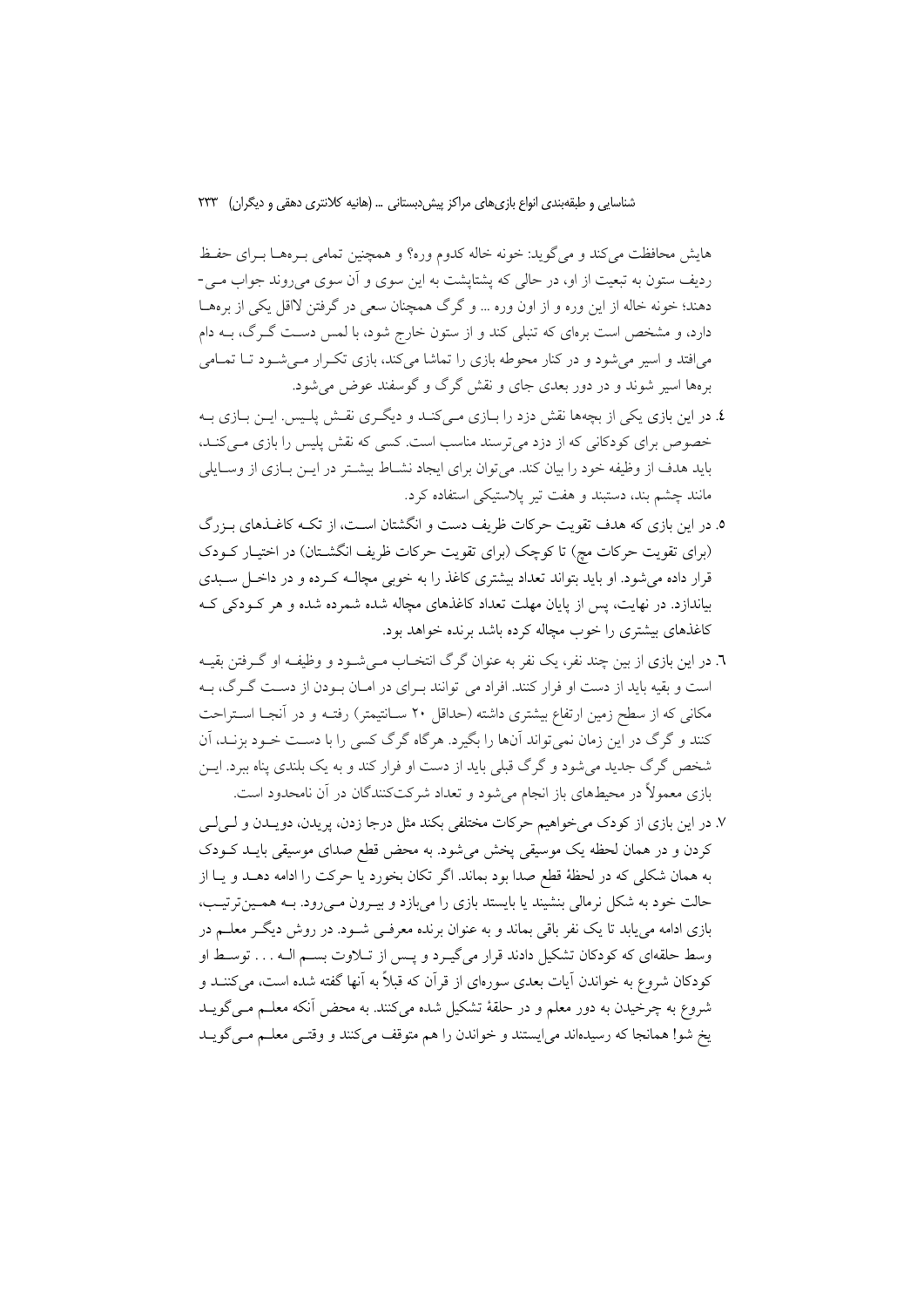ذوب شو! دوباره تلاوت و حرکت را ادامه میدهند. برای آموزش انواع توالی، الفبـا، اعــداد و . . . مي توان از اين بازي بهره برد و با قاعدهٔ خود معلم مي توان برنده و بازندهٔ آن را تعيين نمود.

- ٨ در بازی اجرای نقش که در قالبهای مختلف رقابتی یا داستانی انجـام مـی شـود، وظیفـهٔ کـودک اجرای تقلیدی نقش فردی تیپیک (پدربزرگ، مادربزرگ، نـانوا، سـبزی فـروش و … ) اسـت و دقت تقلید صورت گرفته منجر به برنده شدن کودک می شود.
- ۹. این بازی با استفاده از کاغذ، اشیای طبیعی، سطوح شنی قابل اجراست. در کاربرد کاغذ مثلاً گفتــه می شود که کودک شکل مثلث را بکشد و ببرد. یا اشکال سادمای را با بریدن اشکال هندسی سـاده و چسباندن آنها به هم بسازد. با استفاده از اشیای طبیعی از کودک خواسته می شـود شـکل معنـی-داری از چیدن و چسباندن و ترکیب آنها بسازد. با در اختیار داشتن سطوح پر شده از شن کـودک می تواند با یک چوب شکلهای مختلف را روی سطح شنی بکشد و در صورت مرطـوب بــودن شنها مجسمههای سادهٔ شنی بسازد.
- ۱۰. در این بازی روبانی به صورت دم دور کمر یکی از بچهها بسته میشود و کـودک در محـیط بـه عنوان یک حیوان معرفی میشود و شروع به فرار و جست و خیز میکند. کودکان دیگـر تشــویق به تعقیب او و کشیدن دم آن حیوان می شوند و به این ترتیب، با آن حیوان آشنا شده و کسبی ک بتواند دم آن حیوان (کودک) را بکشد و باز کند برندهٔ بازی به حساب می آید.
- ۱۱ لازم به ذکر است بنا بر تعریف، بازیهای اکتشافی و تمرینی مربوط به پیش از دو سـال هسـتند Piaget, 1962; quated by Fink, 1976) و امینی و همکاران، ۱۳۹۵)، در نتیجه، بازی های ایس گروه سنی، که در مراکز پیشدبستانی حضور ندارند، برای مقایسه موضوعیت ندارند.
- ١٢. لازم به ذکر است، کاشت گیاهان نیز، به دلیل آنکه در طی فرایند آن مراحلی طبی مبی شـود کـه نهایتـاً بــه تولیــد یــک گیــاه توســط کــودک مــی|نجامــد، یکــی دیگــر از مصــادیق بــازیهــای آفرینشی/ساختنی در نظر گرفته شد.

#### كتابنامه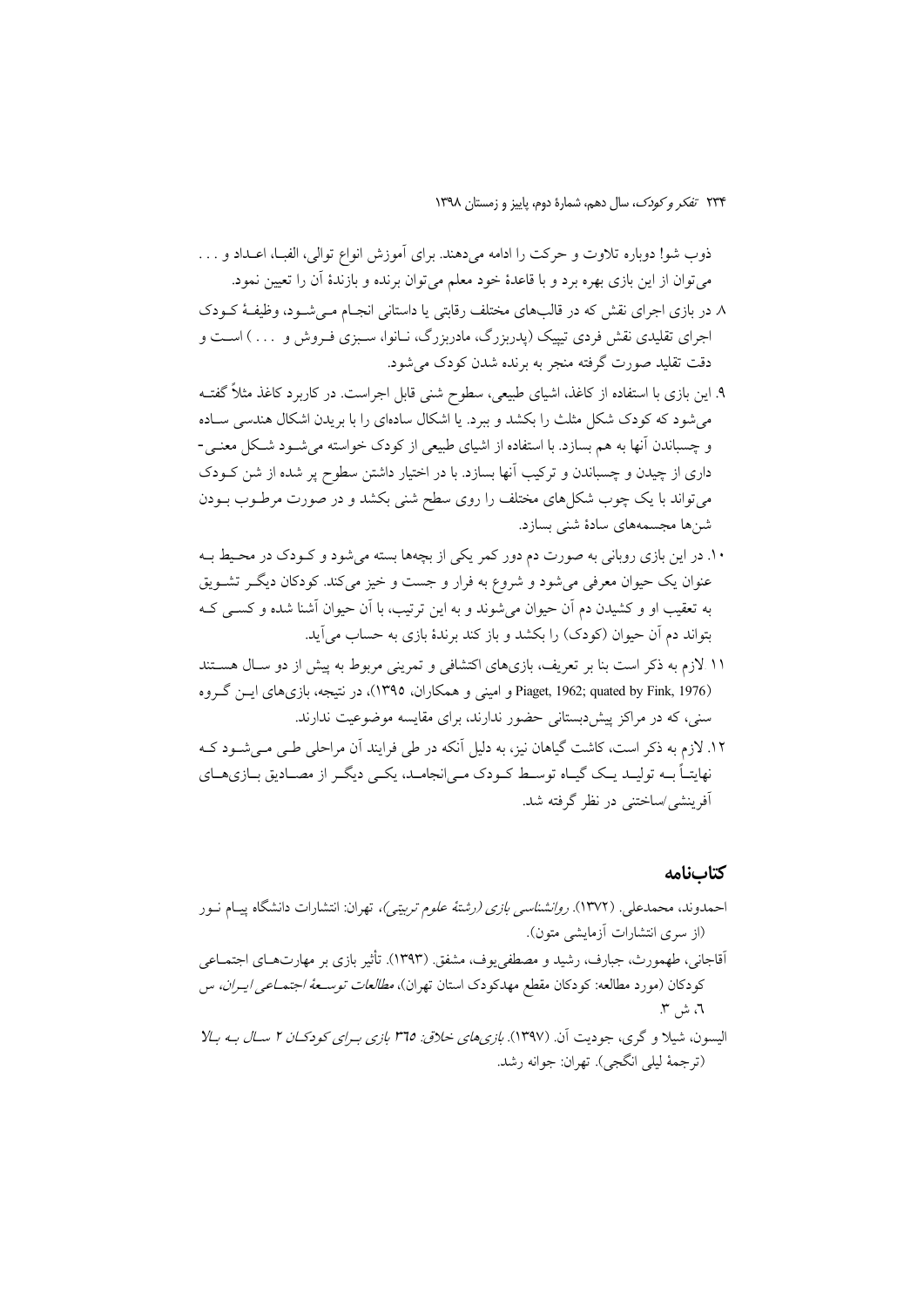امینی، شیرین (۱۳۹٦). تأثیر بازیهای مشارکتی بـر رشـد مهـارتهـای اجتمـاعی دانـش آمـوزان پسـر، مجم*وعه مقالات ششمین کنگرهٔ انجمن روانشناسی ایران،* روانشناسی معاصر، س ۱۲، ویژه نامه. اميني، هادي؛ موسوى، حامد؛ خرمحسيني، سيدحمزه؛ آسور، رستم؛ و كمي، بهزاد. (١٣٩٥). معرفي انسواع بازیهای دوران کودکی، *اولین همایش ملی تحولات علوم ورزشی در حوزهٔ ســلامت، پیشـگیری و* قصرماني، س ۱. انگجی، لیلی و عسگری، عزیزه. (١٣٨٥). بازی و تأثیر اَن در رشد کودک. تهران: ایماژ. پارسامنش، فریبا و صبحی قراملکی، ناصر. (۱۳۹۲). تأثیر بازیهای وانمودی شـعر بـر پـرورش خلاقیـت كودكان، *ابتكار و خلاقيت در علوم انساني، س* ٢، ش ٤. يولاديريشهري، علي؛ گلستانه، سيدموسـي؛ و گلســتانه، سـيدهمعصــومه. (١٣٩٢). تــأثير آمــوزش بــازي درمانی بر افزایش مهارتهای اجتماعی کودکان پیش دبستانی، *دومین کنگرهٔ روانشناسی اجتمــاعی ايران،* تهران، ١٤ و ١٥ اسفند . جعفري، اصغر؛ كشتكار، الهه؛ و جعفري، عليرضــا. (١٣٩٣). تــأثير آمــوزش بــازي در افــزايش خلاقيـت کودکان پیشدبستانی در مهد کودک، *فصلنامه علوم رفتاری*، س ۲، ش ۱۹. حاج اسحاق، سهیلا. (۱۳۷۳). نقش بازی در یادگیری کودکان ۳ تا ۷ سال*، مجلهٔ رشد معلم،* ش ۱۰۰. زارع، حسین و قشونی، اقدس (١٣٨٢). آموزش پیش از دبستان: وضعیت موجود، کاسـتیها، پیشـنهادها و تدوین سیاستها، فرهنگ و علم، ر*اهبرد فرهنگ*، س ۱، ش ۳۰. سعیدیدهکی، نیلوفر. (١٣٩٤). بررسی اثر بازیهای الکترونیکـی و بـازیهـای فیزیکـی بـر قـوهٔ تخیـل کودکان، *دومین کنفرانس ملی روانشناسی و علوم تربیتی،* دانشگاه آزاد اسلامی واحد کاشان. عباسی ولدی، محسن. (١٣٩٥). *بازی بازوی تربیت (جلد چهارم من دیگر ما)،* قم: آیین فطرت. عبدالملکی، صابر و آرمند، محمد. (١٣٩٥). مفهوم بازی و انواع آن در کلاس: دیدگاه معلمان مهــدکودک و پیش دبستانی های شهر تهران، *فصلنامهٔ مطالعات پیش دبستان و دبستان دانشگاه علامـه طباطبـایی،* س ٢، ش ٦. مجيب، فرشته؛ فرجاد، سارا؛ دهقاني، اكرم؛ و صادق، معصومه. (١٣٩٤). *فعاليتهاي أموزشبي ييش دبسـتاني* (راهنمای تدریس)، تهران: شرکت چاپ و نشر کتاب های درسی. مهجور، سیامک رضا. (۱۳۹۷). *روانشناسی بازی،* تهران: ویرایش. میرحسینی، سیده آسیه. (١٣٩٤). کودک و پرورش خلاقیت با تأکیـد بـر اهمیـت بــازیهــای وانمــودی، همايش بين المللي نوآوري و تحقيق در هنر و علوم انساني. نقدی، نیره؛ قاسمزاده، سوگند؛ و افروز، ستوده. (١٣٩٥). تأثیر استفاده از فعالیــتهــا و بــازیهــای بــدون ساختار پیش از ورود به کـلاس درس بـر توجــه و ســازگاری دانــش|مــوزان اَهســته گــام، نشـــر*یهٔ* توانمندسازی کودکان استثنایی، س ۷، ش ۲، ۱۸۴۴۸۱۶ magiran.com/p. هارلوک، الیزابت. (١٣٦٤). *بازی.* (ترجمهٔ وحید رواندوست، ١٣٦٤). تهران: یوش. (تاریخ انتشـار اثـر بــه زبان اصلی ندارد)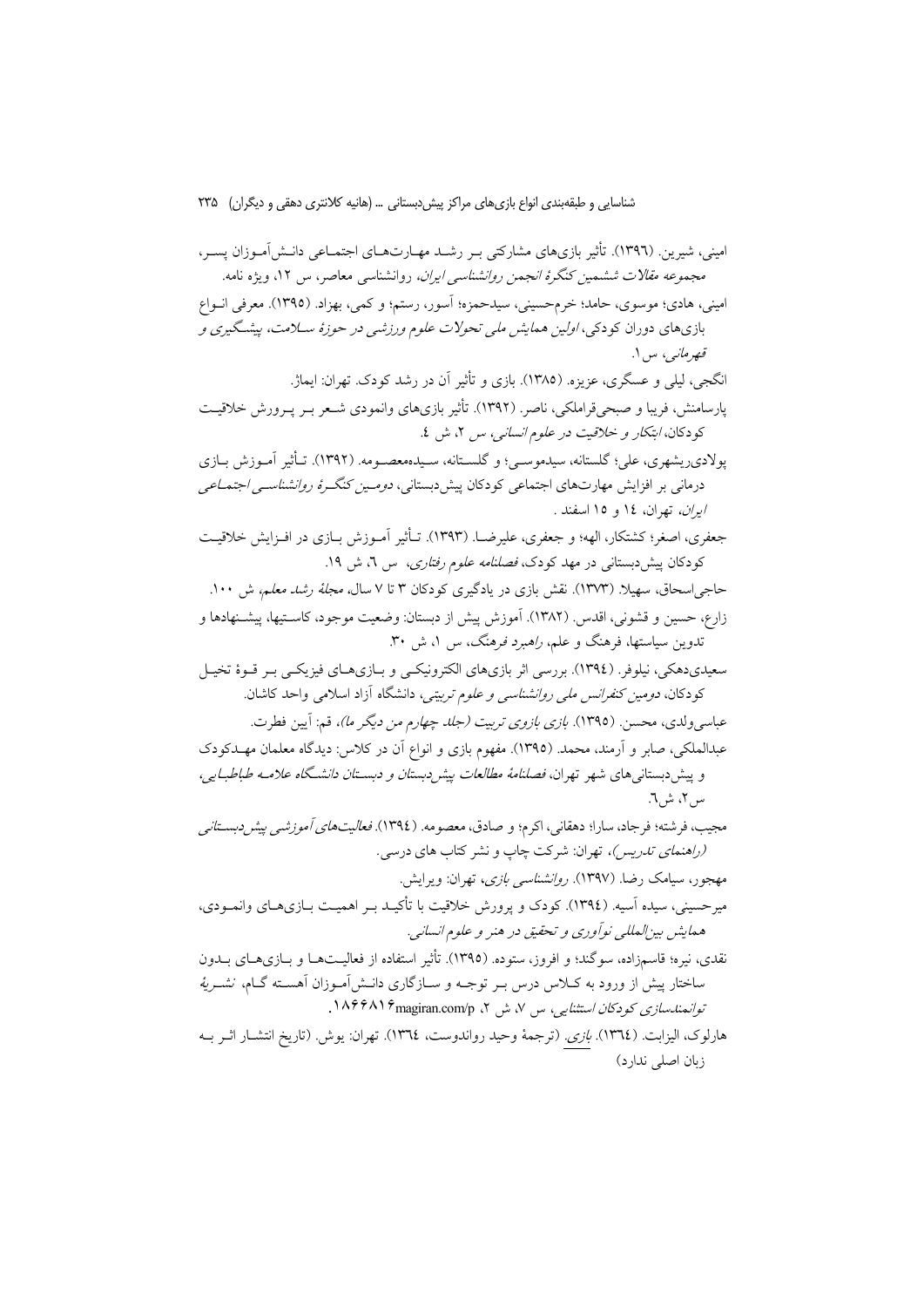- Aghaiani Hashtchin, T. (2011). Role of Play in Social Skills and Intelligence of Children. Procedia-Social and Behavioral Sciences, No. 30.
- Änggård, E. (2011). Children's gendered and non-gendered play in natural spaces. Children Youth and Environments, 21(2), 5-33.
- Bergen, D. (2002). The Role of Pretend Play in Children's Cognitive Development. Early Childhood Research & Practice, Vol. 4, No. 1.
- Crowe, T. K. (1993). Time Use of Mothers with Young Children: The Impact of A Child's Disability. Developmental Medicine & Child Neurology, Vol. 35, No. 7.
- Emick, J. (2007). The Influence of Maternal Sensitivity and Maternal Stimulation on Later Development of Executive Functioning Via Structural Equation Modeling (Doctoral Dissertation).
- Ernst, J. (2018). Exploring Young Children's and Parents' Preferences for Outdoor Play Settings and Affinity toward Nature. International Journal of Early Childhood Environmental Education, 5(2), 30-45.
- Fink, R. S. (1976). Role of Imaginative Play in Cognitive Development. Psychological Reports, Vol. 39, No. 3.
- Frost, J. L. (1997). Child Development and Playgrounds'. *Document Resume Sp 030 067 Bruya*, Lawrence D., Ed. Play Spaces for Children: A New Beginnning. Improving Our Elementary School Playgrounds. Vol. II.
- Huizinga, Johan (1955). Homo Ludens; A Study Of The Play-Element In Culture. Boston: **Beacon Press.**
- Lonescu, B. D., Monea, G., Badau, D., Neagu, M., & Durmaz, C. (2010). The role of movement games in the socio-affective and psychological and motor development in preschoolers. Bulletin of the Transilvania University of Braşov, vol. 3, no. 52.
- Legankovaa, O. V. & Nedvetskayab, T. E. (2016). Teacher's Professional Gaming Competence as A Condition for Preschool Education Quality Enhancement, Procedia - Social and Behavioral Sciences, No. 233.
- Malekian, F., & Baghbanbashi, M. (2013). Investigating the Role of Childish Games (Based on Carl Gross Pre-Training Model) on Preschoolers' Social Contexts Learning Reinforcement in Kermanshah District 3. Procedia-Social and Behavioral Sciences, No. 82.
- McInnes, K., & Elpidoforou, M. E. (2018). Investigating and learning from toddler play in a children's museum. Early Child Development and Care, 188(3), 399-409.